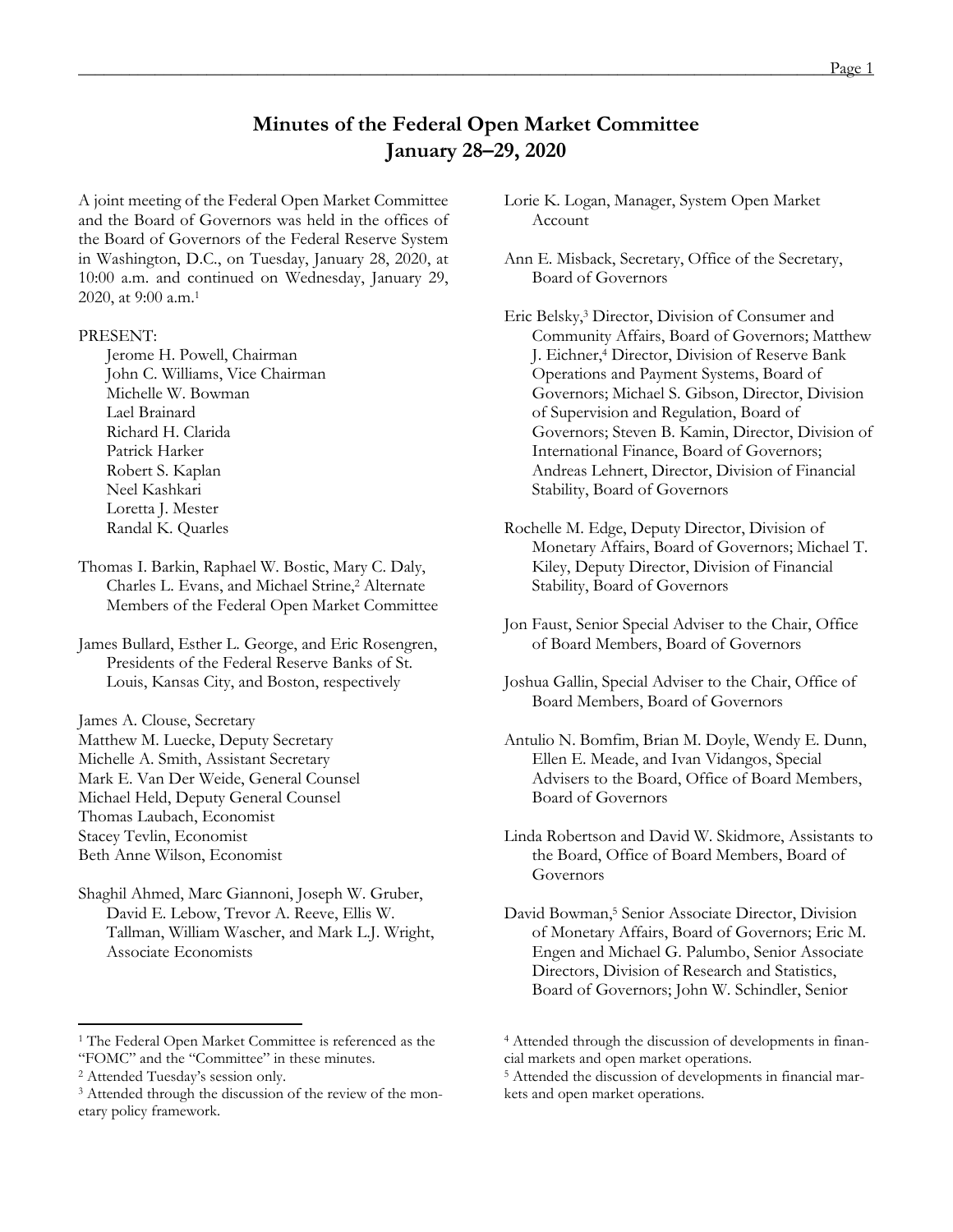Associate Director, Division of Financial Stability, Board of Governors

- Don H. Kim and Edward Nelson, Senior Advisers, Division of Monetary Affairs, Board of Governors
- Eric C. Engstrom, Senior Adviser, Division of Research and Statistics, and Deputy Associate Director, Division of Monetary Affairs, Board of Governors
- Elizabeth Klee,3 Associate Director, Division of Financial Stability, Board of Governors
- Christopher J. Gust,<sup>5</sup> Deputy Associate Director, Division of Monetary Affairs, Board of Governors; Norman J. Morin and Steven A. Sharpe, Deputy Associate Directors, Division of Research and Statistics, Board of Governors; Jeffrey D. Walker,<sup>4</sup> Deputy Associate Director, Division of Reserve Bank Operations and Payment Systems, Board of Governors; Paul R. Wood, <sup>3</sup> Deputy Associate Director, Division of International Finance, Board of Governors
- Ricardo Correa and Stephanie E. Curcuru,6 Assistant Directors, Division of International Finance, Board of Governors; Giovanni Favara and Zeynep Senyuz, <sup>5</sup> Assistant Directors, Division of Monetary Affairs, Board of Governors
- Penelope A. Beattie,<sup>3</sup> Section Chief, Office of the Secretary, Board of Governors; Dana L. Burnett, Section Chief, Division of Monetary Affairs, Board of Governors
- Hess T. Chung,<sup>3</sup> Group Manager, Division of Research and Statistics, Board of Governors
- David H. Small, Project Manager, Division of Monetary Affairs, Board of Governors

 $\overline{a}$ 

Michele Cavallo, Jonathan E. Goldberg, Judit Temesvary, and Francisco Vazquez-Grande, Principal Economists, Division of Monetary Affairs, Board of Governors; Daniel J. Vine, Principal Economist, Division of Research and Statistics, Board of Governors

- Francesco Ferrante, Senior Economist, Division of International Finance, Board of Governors; Michael Siemer, <sup>3</sup> Senior Economist, Division of Research and Statistics, Board of Governors; Manjola Tase, Senior Economist, Division of Monetary Affairs, Board of Governors
- James Hebden, <sup>3</sup> Senior Technology Analyst, Division of Monetary Affairs, Board of Governors
- Mark A. Gould, First Vice President, Federal Reserve Bank of San Francisco
- David Altig, <sup>3</sup> Kartik B. Athreya, Jeffrey Fuhrer, Anna Paulson, and Christopher J. Waller, Executive Vice Presidents, Federal Reserve Banks of Atlanta, Richmond, Boston, Chicago, and St. Louis, respectively
- Julie Ann Remache, <sup>5</sup> Samuel Schulhofer-Wohl, <sup>5</sup> and Keith Sill, Senior Vice Presidents, Federal Reserve Banks of New York, Chicago, and Philadelphia, respectively
- Jonathan P. McCarthy, Ed Nosal, Matthew D. Raskin,<sup>5</sup> and Patricia Zobel, Vice Presidents, Federal Reserve Banks of New York, Atlanta, New York, and New York, respectively
- Larry Wall, <sup>3</sup> Executive Director, Federal Reserve Bank of Atlanta
- Òscar Jordà, Senior Policy Advisor, Federal Reserve Bank of San Francisco
- Edward S. Prescott, <sup>3</sup> Senior Economist and Policy Advisor, Federal Reserve Bank of Cleveland
- Brent Bundick, Research and Policy Advisor, Federal Reserve Bank of Kansas City

# **Annual Organizational Matters7**

The agenda for this meeting reported that advices of the election of the following members and alternate members of the Federal Open Market Committee for a term beginning January 28, 2020, were received and that these individuals executed their oaths of office.

<sup>6</sup> Attended the discussion of economic developments and the outlook.

<sup>7</sup> Committee organizational documents are available at [https://www.federalreserve.gov/monetarypolicy/rules\\_au](https://www.federalreserve.gov/monetarypolicy/rules_authorizations.htm)[thorizations.htm.](https://www.federalreserve.gov/monetarypolicy/rules_authorizations.htm)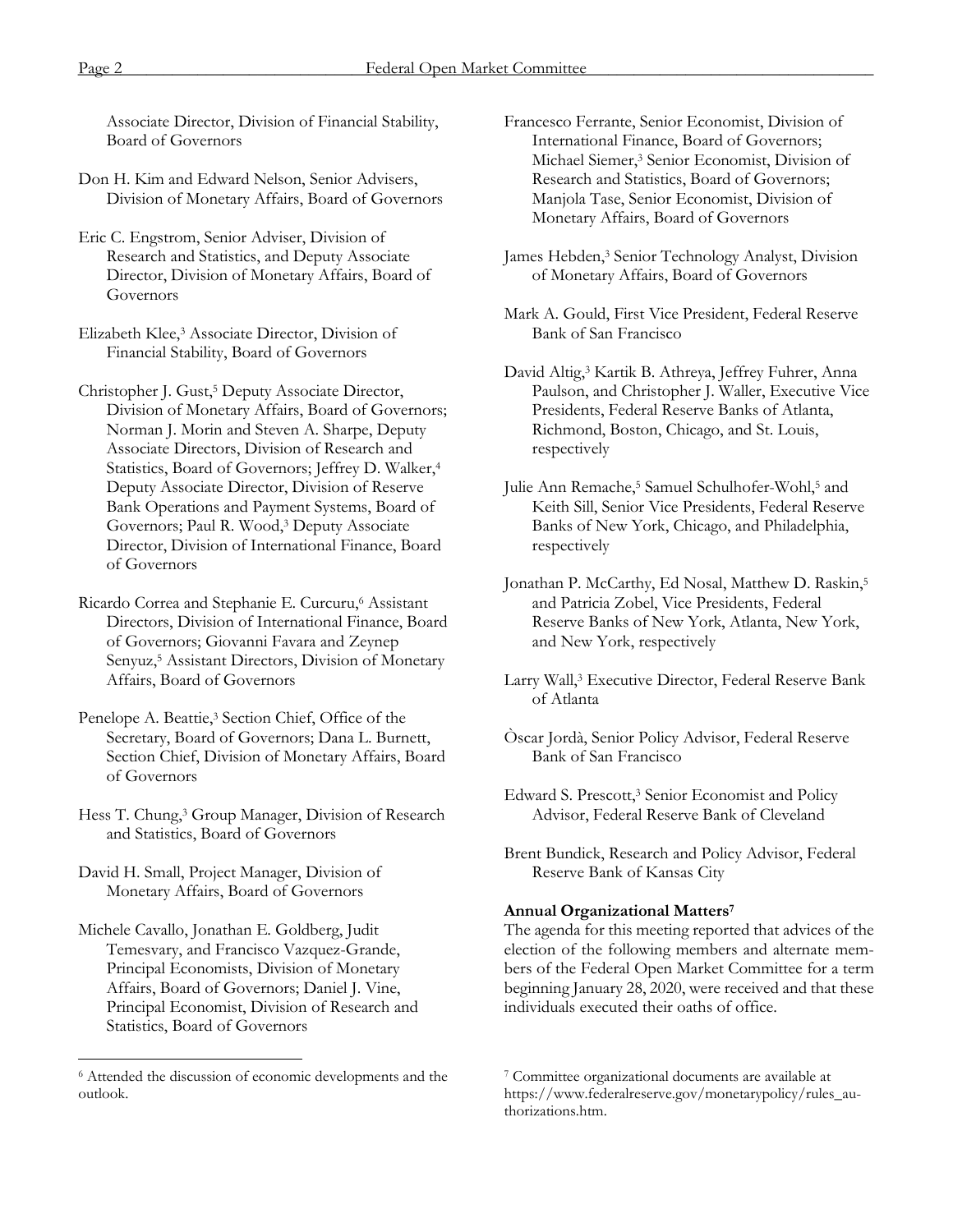The elected members and alternate members were as follows:

John C. Williams, President of the Federal Reserve Bank of New York, with Michael Strine, First Vice President of the Federal Reserve Bank of New York, as alternate

Patrick Harker, President of the Federal Reserve Bank of Philadelphia, with Thomas I. Barkin, President of the Federal Reserve Bank of Richmond, as alternate

Loretta J. Mester, President of the Federal Reserve Bank of Cleveland, with Charles L. Evans, President of the Federal Reserve Bank of Chicago, as alternate

Robert S. Kaplan, President of the Federal Reserve Bank of Dallas, with Raphael W. Bostic, President of the Federal Reserve Bank of Atlanta, as alternate

Neel Kashkari, President of the Federal Reserve Bank of Minneapolis, with Mary C. Daly, President of the Federal Reserve Bank of San Francisco, as alternate

By unanimous vote, the following officers of the Committee were selected to serve until the selection of their successors at the first regularly scheduled meeting of the Committee in 2021:

| Jerome H. Powell      | Chairman                   |
|-----------------------|----------------------------|
| John C. Williams      | Vice Chairman              |
| James A. Clouse       | Secretary                  |
| Matthew M. Luecke     | Deputy Secretary           |
| Michelle A. Smith     | <b>Assistant Secretary</b> |
| Mark E. Van Der Weide | General Counsel            |
| Michael Held          | Deputy General Co          |
| Richard M. Ashton     | Assistant General (        |
| Thomas Laubach        | Economist                  |
| Stacey Tevlin         | Economist                  |
| Beth Anne Wilson      | Economist                  |
|                       |                            |

Shaghil Ahmed Michael Dotsey Marc Giannoni Joseph W. Gruber Beverly Hirtle David E. Lebow Trevor A. Reeve Ellis W. Tallman William Wascher

Counsel al Counsel

### Mark L.J. Wright Associate Economists

By unanimous vote, the Committee selected the Federal Reserve Bank of New York to execute transactions for the System Open Market Account (SOMA).

By unanimous vote, the Committee selected Lorie K. Logan to serve at the pleasure of the Committee as manager of the SOMA, on the understanding that her selection was subject to being satisfactory to the Federal Reserve Bank of New York.

Secretary's note: The Federal Reserve Bank of New York subsequently sent advice that the manager selection indicated previously was satisfactory.

By unanimous vote, the Committee voted to reaffirm without revision the Authorization for Domestic Open Market Operations as shown below. The Guidelines for the Conduct of System Open Market Operations in Federal-Agency Issues remained suspended.

# AUTHORIZATION FOR DOMESTIC OPEN MAR-KET OPERATIONS

(As reaffirmed effective January 28, 2020)

# OPEN MARKET TRANSACTIONS

1. The Federal Open Market Committee (the "Committee") authorizes and directs the Federal Reserve Bank selected by the Committee to execute open market transactions (the "Selected Bank"), to the extent necessary to carry out the most recent domestic policy directive adopted by the Committee:

A. To buy or sell in the open market securities that are direct obligations of, or fully guaranteed as to principal and interest by, the United States, and securities that are direct obligations of, or fully guaranteed as to principal and interest by, any agency of the United States, that are eligible for purchase or sale under Section 14(b) of the Federal Reserve Act ("Eligible Securities") for the System Open Market Account ("SOMA"):

i. As an outright operation with securities dealers and foreign and international accounts maintained at the Selected Bank: on a same-day or deferred delivery basis (including such transactions as are commonly referred to as dollar rolls and coupon swaps) at market prices; or

ii. As a temporary operation: on a same-day or deferred delivery basis, to purchase such Eligible Securities subject to an agreement to resell ("repo transactions") or to sell such Eligible Securities subject to an agreement to repurchase ("reverse repo transactions") for a term of 65 business days or less, at rates that, unless otherwise authorized by the Committee, are determined by competitive bidding,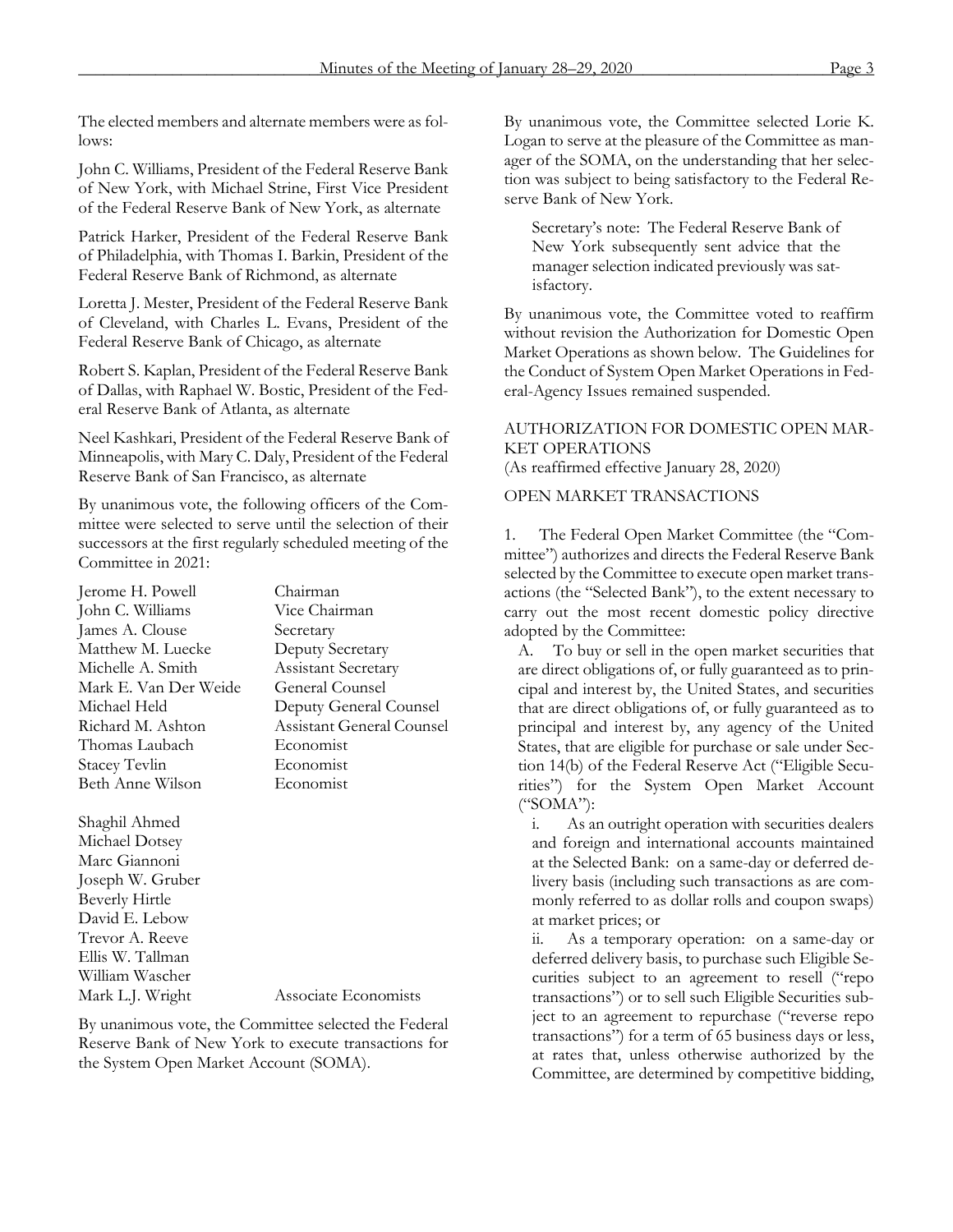after applying reasonable limitations on the volume of agreements with individual counterparties;

B. To allow Eligible Securities in the SOMA to mature without replacement;

C. To exchange, at market prices, in connection with a Treasury auction, maturing Eligible Securities in the SOMA with the Treasury, in the case of Eligible Securities that are direct obligations of the United States or that are fully guaranteed as to principal and interest by the United States; and

D. To exchange, at market prices, maturing Eligible Securities in the SOMA with an agency of the United States, in the case of Eligible Securities that are direct obligations of that agency or that are fully guaranteed as to principal and interest by that agency.

# SECURITIES LENDING

2. In order to ensure the effective conduct of open market operations, the Committee authorizes the Selected Bank to operate a program to lend Eligible Securities held in the SOMA to dealers on an overnight basis (except that the Selected Bank may lend Eligible Securities for longer than an overnight term to accommodate weekend, holiday, and similar trading conventions).

A. Such securities lending must be:

i. At rates determined by competitive bidding;

ii. At a minimum lending fee consistent with the objectives of the program;

iii. Subject to reasonable limitations on the total amount of a specific issue of Eligible Securities that may be auctioned; and

iv. Subject to reasonable limitations on the amount of Eligible Securities that each borrower may borrow.

B. The Selected Bank may:

i. Reject bids that, as determined in its sole discretion, could facilitate a bidder's ability to control a single issue;

ii. Accept Treasury securities or cash as collateral for any loan of securities authorized in this paragraph 2; and

iii. Accept agency securities as collateral only for a loan of agency securities authorized in this paragraph 2.

# OPERATIONAL READINESS TESTING

3. The Committee authorizes the Selected Bank to undertake transactions of the type described in paragraphs 1 and 2 from time to time for the purpose of testing operational readiness, subject to the following limitations:

A. All transactions authorized in this paragraph 3 shall be conducted with prior notice to the Committee;

B. The aggregate par value of the transactions authorized in this paragraph 3 that are of the type described in paragraph 1.A.i, 1.B, 1.C and 1.D shall not exceed \$5 billion per calendar year; and

C. The outstanding amount of the transactions described in paragraphs 1.A.ii and 2 shall not exceed \$5 billion at any given time.

# TRANSACTIONS WITH CUSTOMER ACCOUNTS

4. In order to ensure the effective conduct of open market operations, while assisting in the provision of short-term investments or other authorized services for foreign central bank and international accounts maintained at a Federal Reserve Bank (the "Foreign Accounts") and accounts maintained at a Federal Reserve Bank as fiscal agent of the United States pursuant to section 15 of the Federal Reserve Act (together with the Foreign Accounts, the "Customer Accounts"), the Committee authorizes the following when undertaken on terms comparable to those available in the open market:

A. The Selected Bank, for the SOMA, to undertake reverse repo transactions in Eligible Securities held in the SOMA with the Customer Accounts for a term of 65 business days or less; and

B. Any Federal Reserve Bank that maintains Customer Accounts, for any such Customer Account, when appropriate and subject to all other necessary authorization and approvals, to:

i. Undertake repo transactions in Eligible Securities with dealers with a corresponding reverse repo transaction in such Eligible Securities with the Customer Accounts; and

ii. Undertake intra-day repo transactions in Eligible Securities with Foreign Accounts.

Transactions undertaken with Customer Accounts under the provisions of this paragraph 4 may provide for a service fee when appropriate. Transactions undertaken with Customer Accounts are also subject to the authorization or approval of other entities, including the Board of Governors of the Federal Reserve System and, when involving accounts maintained at a Federal Reserve Bank as fiscal agent of the United States, the United States Department of the Treasury.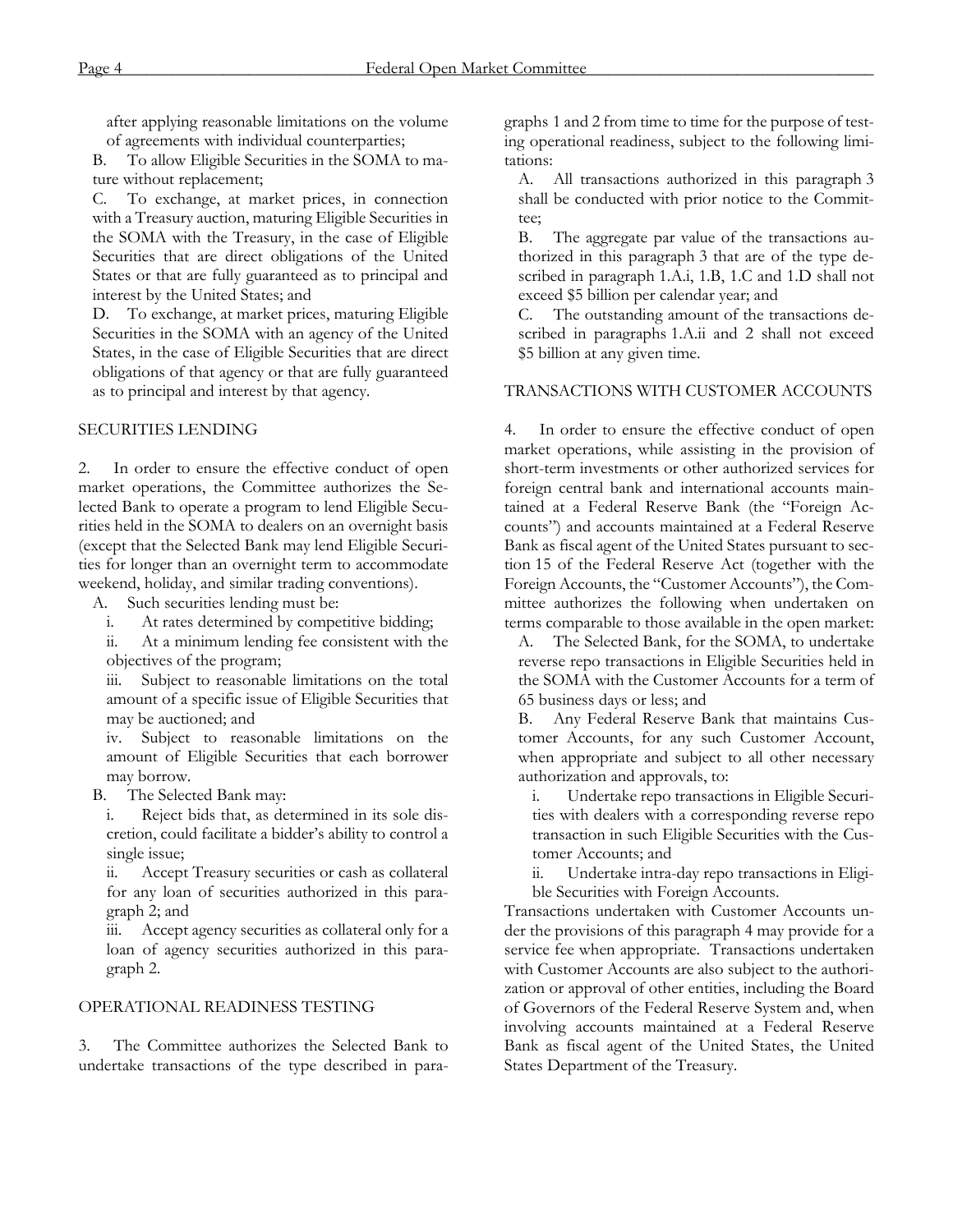5. The Committee authorizes the Chairman of the Committee, in fostering the Committee's objectives during any period between meetings of the Committee, to instruct the Selected Bank to act on behalf of the Committee to:

A. Adjust somewhat in exceptional circumstances the stance of monetary policy and to take actions that may result in material changes in the composition and size of the assets in the SOMA; or

B. Undertake transactions with respect to Eligible Securities in order to appropriately address temporary disruptions of an operational or highly unusual nature in U.S. dollar funding markets.

Any such adjustment described in subparagraph A of this paragraph 5 shall be made in the context of the Committee's discussion and decision about the stance of policy at its most recent meeting and the Committee's long-run objectives to foster maximum employment and price stability, and shall be based on economic, financial, and monetary developments since the most recent meeting of the Committee. The Chairman, whenever feasible, will consult with the Committee before making any instruction under this paragraph 5.

The Committee voted unanimously to reaffirm without revision the Authorization for Foreign Currency Operations and the Foreign Currency Directive as shown below.

### AUTHORIZATION FOR FOREIGN CURRENCY OPERATIONS

(As reaffirmed effective January 28, 2020)

IN GENERAL

1. The Federal Open Market Committee (the "Committee") authorizes the Federal Reserve Bank selected by the Committee (the "Selected Bank") to execute open market transactions for the System Open Market Account as provided in this Authorization, to the extent necessary to carry out any foreign currency directive of the Committee:

A. To purchase and sell foreign currencies (also known as cable transfers) at home and abroad in the open market, including with the United States Treasury, with foreign monetary authorities, with the Bank for International Settlements, and with other entities in the open market. This authorization to purchase and sell foreign currencies encompasses purchases and sales through standalone spot or forward transactions and through foreign exchange swap transactions. For purposes of this Authorization, foreign exchange swap transactions are: swap transactions with the United States Treasury (also known as warehousing transactions), swap transactions with other central banks under reciprocal currency arrangements, swap transactions with other central banks under standing dollar liquidity and foreign currency liquidity swap arrangements, and swap transactions with other entities in the open market.

B. To hold balances of, and to have outstanding forward contracts to receive or to deliver, foreign currencies.

2. All transactions in foreign currencies undertaken pursuant to paragraph 1 above shall, unless otherwise authorized by the Committee, be conducted:

A. In a manner consistent with the obligations regarding exchange arrangements under Article IV of the Articles of Agreement of the International Monetary Fund (IMF).1

B. In close and continuous cooperation and consultation, as appropriate, with the United States Treasury. C. In consultation, as appropriate, with foreign monetary authorities, foreign central banks, and international monetary institutions.

D. At prevailing market rates.

# STANDALONE SPOT AND FORWARD TRANS-ACTIONS

3. For any operation that involves standalone spot or forward transactions in foreign currencies:

A. Approval of such operation is required as follows:

i. The Committee must direct the Selected Bank in advance to execute the operation if it would result in the overall volume of standalone spot and forward transactions in foreign currencies, as defined in paragraph 3.C of this Authorization, exceeding \$5 billion since the close of the most recent regular meeting of the Committee. The Foreign Currency Subcommittee (the "Subcommittee") must direct the Selected Bank in advance to execute the operation if the Subcommittee believes that consultation with the Committee is not feasible in the time available.

ii. The Committee authorizes the Subcommittee to direct the Selected Bank in advance to execute the operation if it would result in the overall volume of standalone spot and forward transactions in foreign currencies, as defined in paragraph 3.C of this Authorization, totaling \$5 billion or less since the close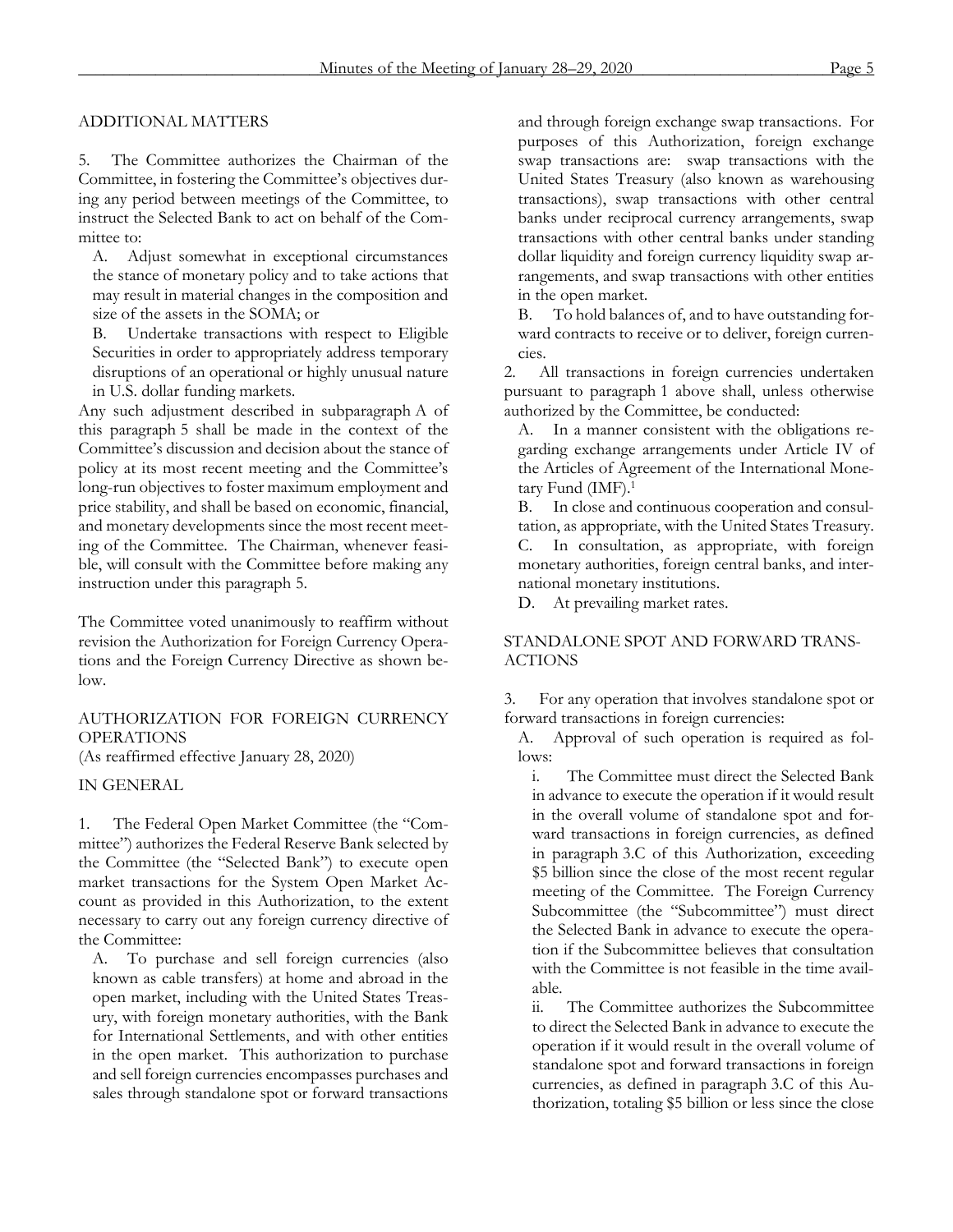of the most recent regular meeting of the Committee.

B. Such an operation also shall be:

i. Generally directed at countering disorderly market conditions; or

ii. Undertaken to adjust System balances in light of probable future needs for currencies; or

iii. Conducted for such other purposes as may be determined by the Committee.

C. For purposes of this Authorization, the overall volume of standalone spot and forward transactions in foreign currencies is defined as the sum (disregarding signs) of the dollar values of individual foreign currencies purchased and sold, valued at the time of the transaction.

### WAREHOUSING

4. The Committee authorizes the Selected Bank, with the prior approval of the Subcommittee and at the request of the United States Treasury, to conduct swap transactions with the United States Exchange Stabilization Fund established by section 10 of the Gold Reserve Act of 1934 under agreements in which the Selected Bank purchases foreign currencies from the Exchange Stabilization Fund and the Exchange Stabilization Fund repurchases the foreign currencies from the Selected Bank at a later date (such purchases and sales also known as warehousing).

### RECIPROCAL CURRENCY ARRANGEMENTS, AND STANDING DOLLAR AND FOREIGN CURRENCY LIQUIDITY SWAPS

5. The Committee authorizes the Selected Bank to maintain reciprocal currency arrangements established under the North American Framework Agreement, standing dollar liquidity swap arrangements, and standing foreign currency liquidity swap arrangements as provided in this Authorization and to the extent necessary to carry out any foreign currency directive of the Committee.

A. For reciprocal currency arrangements all drawings must be approved in advance by the Committee (or by the Subcommittee, if the Subcommittee believes that consultation with the Committee is not feasible in the time available).

B. For standing dollar liquidity swap arrangements all drawings must be approved in advance by the Chairman. The Chairman may approve a schedule of potential drawings, and may delegate to the manager, System Open Market Account, the authority to approve individual drawings that occur according to the schedule approved by the Chairman.

C. For standing foreign currency liquidity swap arrangements all drawings must be approved in advance by the Committee (or by the Subcommittee, if the Subcommittee believes that consultation with the Committee is not feasible in the time available).

D. Operations involving standing dollar liquidity swap arrangements and standing foreign currency liquidity swap arrangements shall generally be directed at countering strains in financial markets in the United States or abroad, or reducing the risk that they could emerge, so as to mitigate their effects on economic and financial conditions in the United States.

E. For reciprocal currency arrangements, standing dollar liquidity swap arrangements, and standing foreign currency liquidity swap arrangements:

i. All arrangements are subject to annual review and approval by the Committee;

ii. Any new arrangements must be approved by the Committee; and

iii. Any changes in the terms of existing arrangements must be approved in advance by the Chairman. The Chairman shall keep the Committee informed of any changes in terms, and the terms shall be consistent with principles discussed with and guidance provided by the Committee.

### OTHER OPERATIONS IN FOREIGN CURREN-**CIES**

6. Any other operations in foreign currencies for which governance is not otherwise specified in this Authorization (such as foreign exchange swap transactions with private-sector counterparties) must be authorized and directed in advance by the Committee.

#### FOREIGN CURRENCY HOLDINGS

7. The Committee authorizes the Selected Bank to hold foreign currencies for the System Open Market Account in accounts maintained at foreign central banks, the Bank for International Settlements, and such other foreign institutions as approved by the Board of Governors under Section 214.5 of Regulation N, to the extent necessary to carry out any foreign currency directive of the Committee.

A. The Selected Bank shall manage all holdings of foreign currencies for the System Open Market Account: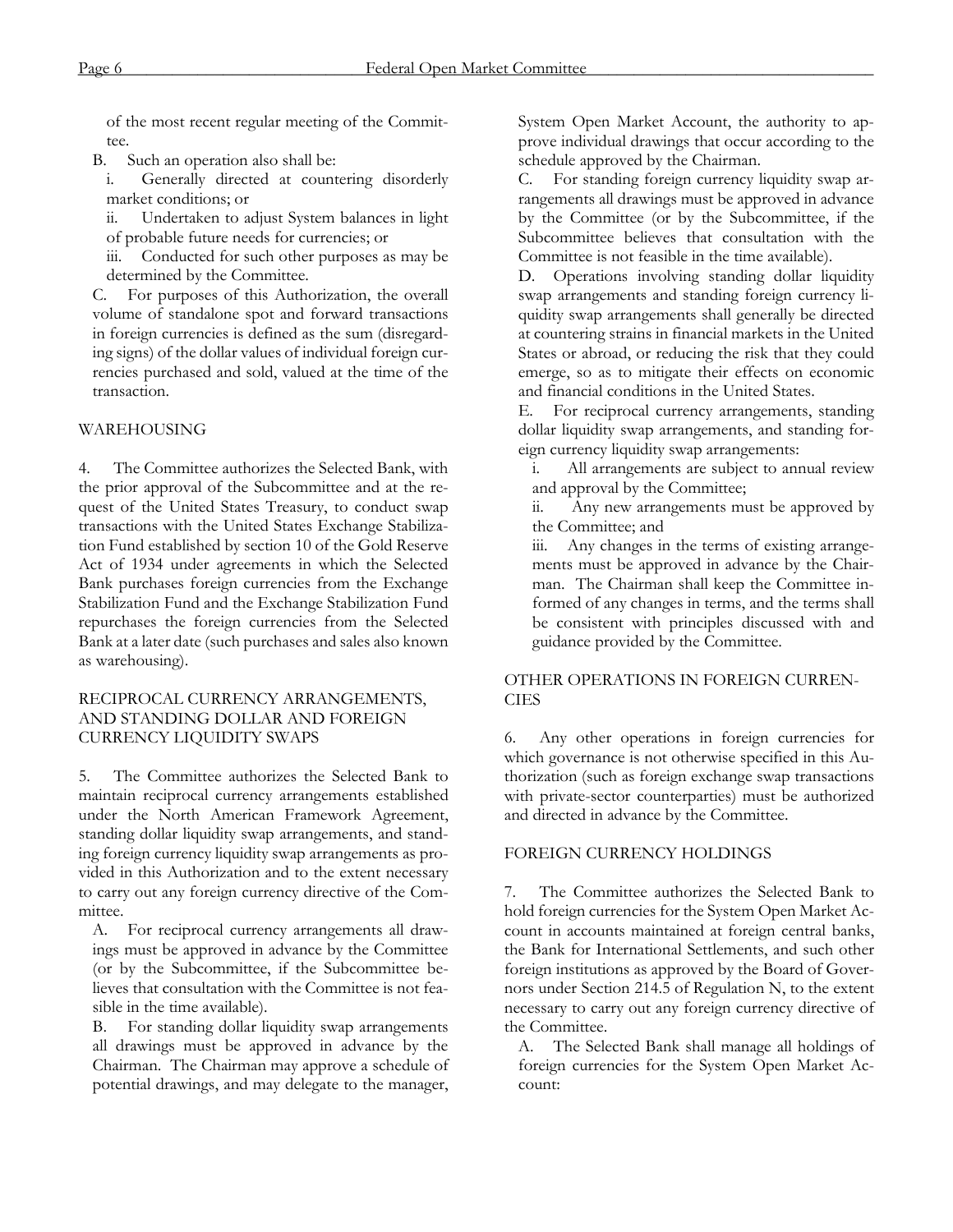i. Primarily, to ensure sufficient liquidity to enable the Selected Bank to conduct foreign currency operations as directed by the Committee;

ii. Secondarily, to maintain a high degree of safety;

iii. Subject to paragraphs 7.A.i and 7.A.ii, to provide the highest rate of return possible in each currency; and

iv. To achieve such other objectives as may be authorized by the Committee.

B. The Selected Bank may manage such foreign currency holdings by:

i. Purchasing and selling obligations of, or fully guaranteed as to principal and interest by, a foreign government or agency thereof ("Permitted Foreign Securities") through outright purchases and sales;

Purchasing Permitted Foreign Securities under agreements for repurchase of such Permitted Foreign Securities and selling such securities under agreements for the resale of such securities; and

iii. Managing balances in various time and other deposit accounts at foreign institutions approved by the Board of Governors under Regulation N.

C. The Subcommittee, in consultation with the Committee, may provide additional instructions to the Selected Bank regarding holdings of foreign currencies.

#### ADDITIONAL MATTERS

8. The Committee authorizes the Chairman:

A. With the prior approval of the Committee, to enter into any needed agreement or understanding with the Secretary of the United States Treasury about the division of responsibility for foreign currency operations between the System and the United States Treasury;

B. To advise the Secretary of the United States Treasury concerning System foreign currency operations, and to consult with the Secretary on policy matters relating to foreign currency operations;

C. To designate Federal Reserve System persons authorized to communicate with the United States Treasury concerning System Open Market Account foreign currency operations; and

D. From time to time, to transmit appropriate reports and information to the National Advisory Council on International Monetary and Financial Policies.

9. The Committee authorizes the Selected Bank to undertake transactions of the type described in this Authorization, and foreign exchange and investment transactions that it may be otherwise authorized to undertake, from time to time for the purpose of testing operational readiness. The aggregate amount of such transactions shall not exceed \$2.5 billion per calendar year. These transactions shall be conducted with prior notice to the Committee.

10. All Federal Reserve banks shall participate in the foreign currency operations for System Open Market Account in accordance with paragraph 3G(1) of the Board of Governors' Statement of Procedure with Respect to Foreign Relationships of Federal Reserve Banks dated January 1, 1944.

11. Any authority of the Subcommittee pursuant to this Authorization may be exercised by the Chairman if the Chairman believes that consultation with the Subcommittee is not feasible in the time available. The Chairman shall promptly report to the Subcommittee any action approved by the Chairman pursuant to this paragraph.

12. The Committee authorizes the Chairman, in exceptional circumstances where it would not be feasible to convene the Committee, to foster the Committee's objectives by instructing the Selected Bank to engage in foreign currency operations not otherwise authorized pursuant to this Authorization. Any such action shall be made in the context of the Committee's discussion and decisions regarding foreign currency operations. The Chairman, whenever feasible, will consult with the Committee before making any instruction under this paragraph.

### FOREIGN CURRENCY DIRECTIVE

\_\_\_\_\_\_\_\_\_\_\_\_\_\_\_\_\_\_\_\_\_\_\_\_\_\_

(As reaffirmed effective January 28, 2020)

1. The Committee directs the Federal Reserve Bank selected by the Committee (the "Selected Bank") to execute open market transactions, for the System Open Market Account, in accordance with the provisions of the Authorization for Foreign Currency Operations (the "Authorization") and subject to the limits in this Directive.

<sup>&</sup>lt;sup>1</sup> In general, as specified in Article IV, each member of the IMF undertakes to collaborate with the IMF and other members to assure orderly exchange arrangements and to promote a stable system of exchange rates. These obligations include seeking to direct the member's economic and financial policies toward the objective of fostering orderly economic growth with reasonable price stability. These obligations also include avoiding manipulating exchange rates or the international monetary system in such a way that would impede effective balance of payments adjustment or to give an unfair competitive advantage over other members.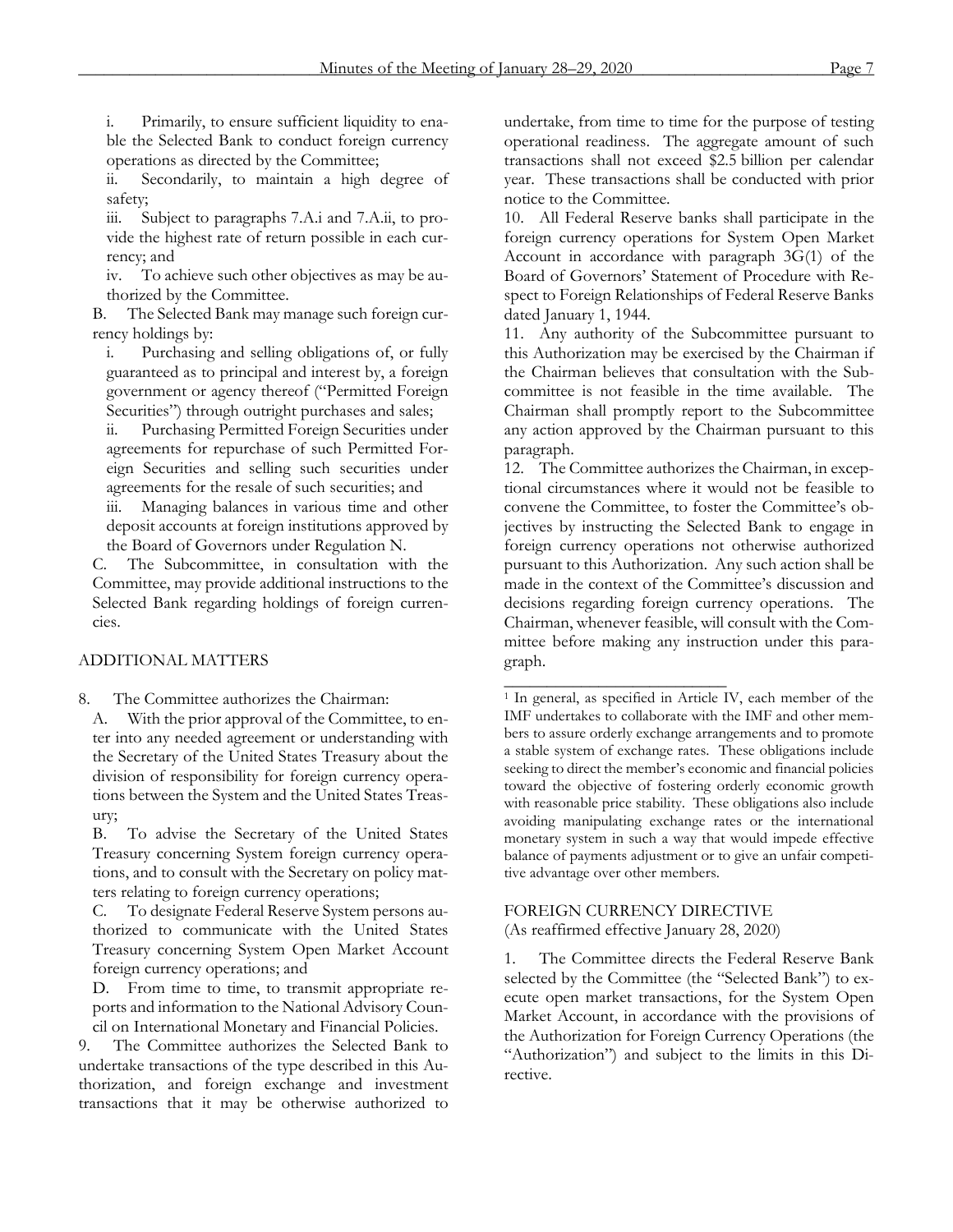2. The Committee directs the Selected Bank to execute warehousing transactions, if so requested by the United States Treasury and if approved by the Foreign Currency Subcommittee (the "Subcommittee"), subject to the limitation that the outstanding balance of United States dollars provided to the United States Treasury as a result of these transactions not at any time exceed \$5 billion.

3. The Committee directs the Selected Bank to maintain, for the System Open Market Account:

A. Reciprocal currency arrangements with the following foreign central banks:

| Foreign central bank Maximum amount | (millions of dollars)<br>or equivalent) |
|-------------------------------------|-----------------------------------------|
| Bank of Canada                      | 2,000                                   |
| Bank of Mexico                      | 3,000                                   |

B. Standing dollar liquidity swap arrangements with the following foreign central banks:

Bank of Canada Bank of England Bank of Japan European Central Bank Swiss National Bank

C. Standing foreign currency liquidity swap arrangements with the following foreign central banks:

Bank of Canada Bank of England Bank of Japan European Central Bank Swiss National Bank

4. The Committee directs the Selected Bank to hold and to invest foreign currencies in the portfolio in accordance with the provisions of paragraph 7 of the Authorization.

5. The Committee directs the Selected Bank to report to the Committee, at each regular meeting of the Committee, on transactions undertaken pursuant to paragraphs 1 and 6 of the Authorization. The Selected Bank is also directed to provide quarterly reports to the Committee regarding the management of the foreign currency holdings pursuant to paragraph 7 of the Authorization.

6. The Committee directs the Selected Bank to conduct testing of transactions for the purpose of operational readiness in accordance with the provisions of paragraph 9 of the Authorization.

By unanimous vote, the Committee amended its Program for Security of FOMC Information (Program) with three sets of changes, effective February 1, 2020. These changes consisted of (1) an update to the rules for eligibility for access to FOMC information to reflect two new policies approved by the Board; (2) the addition of references to existing Federal Reserve polices that help safeguard FOMC information; and (3) organizational and technical changes to improve the consistency and accuracy of Program language.

By unanimous vote, the Committee provided approval for the publication of a *Federal Register* notice of proposed rulemaking that seeks public comment on minor and technical updates to the FOMC Rules Regarding Availability of Information, which are the Committee's Freedom of Information Act rules.

### **Review of Monetary Policy Strategy, Tools, and Communication Practices**

Participants continued their discussion related to the ongoing review of the Federal Reserve's monetary policy strategy, tools, and communication practices. At this meeting, the discussion focused on two topics: the potential interactions between monetary policy and financial stability and the potential use of inflation ranges around the Committee's 2 percent inflation objective. The staff briefing on the first topic noted that in the current environment of low neutral rates, achieving the Committee's dual-mandate goals of maximum employment and price stability would require low policy rates frequently, regardless of the monetary policy strategy and tools chosen. Consequently, policy strategies and tools that help support a stronger economy and anchor inflation expectations at a level consistent with the Committee's objective in a low-neutral-rate environment can help promote financial stability. In addition, the staff reported that the available empirical evidence suggests that the effects of changes in policy rates on asset prices and risk premiums tend to be modest relative to the historical fluctuations in those measures. However, there may be circumstances in which a persistently accommodative policy stance that is otherwise consistent with the dual-mandate goals may contribute to an increase in financial system vulnerabilities, including through increased borrowing, financial leverage, and valuation pressures. The staff noted that clear communications of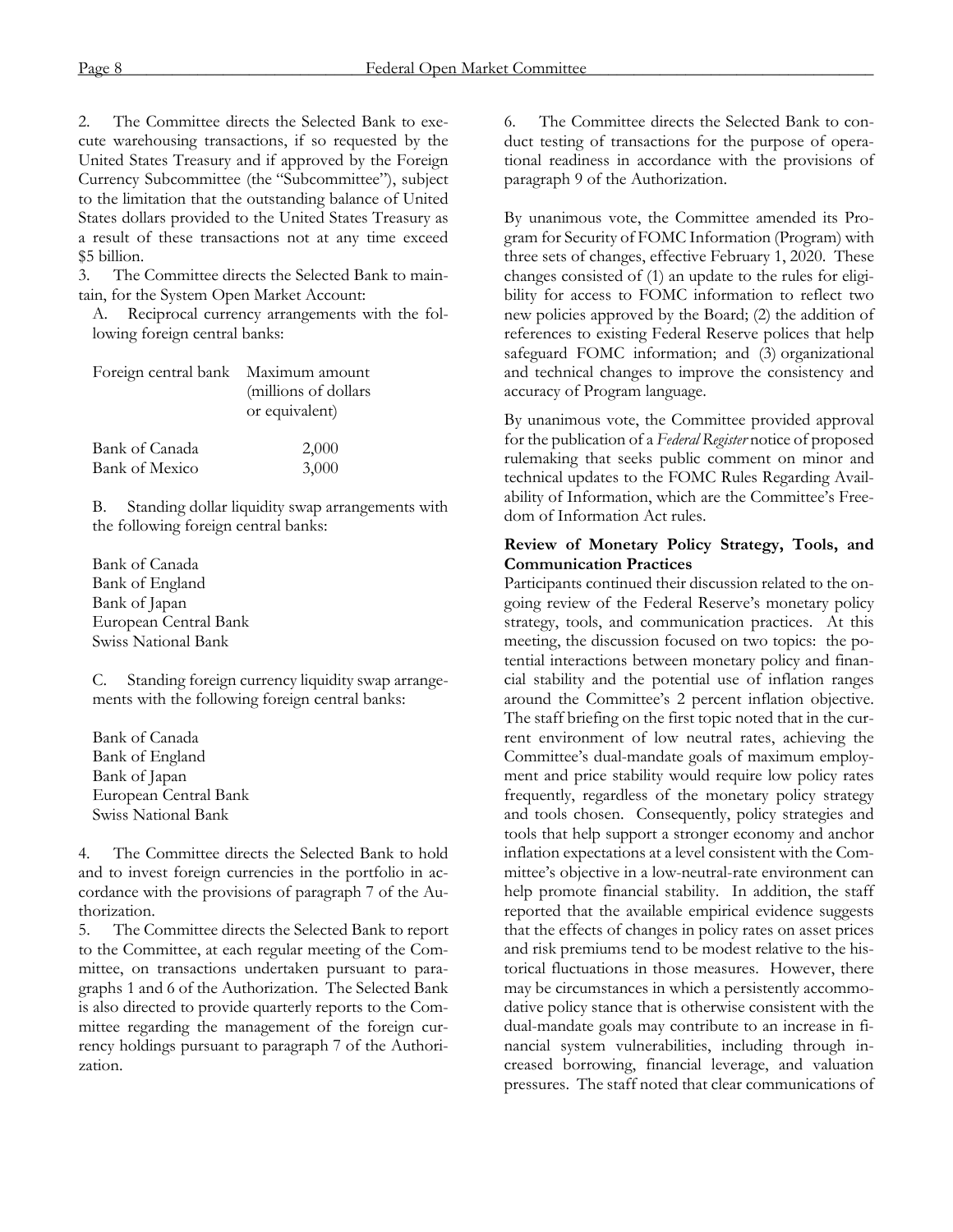the Committee's ongoing assessments of the interactions between monetary policy and financial stability could help avoid large interest rate surprises that could otherwise contribute to financial vulnerabilities. The briefing concluded with a short review of how other central banks have approached this issue, including the use of financial instability escape clauses to provide leeway for the central bank to deviate from its usual monetary policy strategy if financial vulnerabilities become significant.

In their discussion of the effects that alternative monetary policy strategies and tools might have on financial stability, participants noted that macroeconomic stability and the achievement of the Committee's dual mandate depended on a stable financial system. An unstable financial system may amplify shocks to the economy and exacerbate increases in unemployment or drive inflation further away from the Committee's goal. With respect to the relationship between monetary policy and financial stability, some participants noted that evidence regarding the link between the policy stance and elevated financial vulnerabilities was limited, with a couple of participants further observing that there were not many episodes of persistently low interest rates. In addition, some past episodes of heightened financial vulnerabilities were associated with excessive risk-taking behavior that did not seem to be very responsive to typical changes in interest rates. A number of participants judged that, under some circumstances, low policy rates might help foster financial stability provided they are needed to support strong economic conditions and price stability. Some participants remarked, however, that keeping policy rates low to achieve both of the Committee's dual-mandate objectives may contribute to a buildup of financial vulnerabilities, especially at times when the economy is at or above full employment, a development that could pose future risks to the economy and to the ability of the Committee to achieve its dual mandate.

Participants discussed how financial stability considerations should be incorporated in the conduct of monetary policy. They generally agreed that supervisory, regulatory, and macroprudential tools should be the primary means to address financial stability risks. A few participants commented that this is especially the case when addressing risks associated with structural features such as the current low level of neutral interest rates. A number of participants noted that countercyclical macroprudential tools, such as the countercyclical capital buffer, could be used to address cyclical financial stability risks. However, various participants noted that while these tools could be deployed proactively to lean against the buildup of financial vulnerabilities, they have some limitations in the context of the U.S. financial system, where the few available tools are, for the most part, not designed to address vulnerabilities outside the banking sector. In addition, these tools are not within the authority of the Committee, and their use requires coordination with other prudential regulators. Recognizing these limitations, many participants remarked that the Committee should not rule out the possibility of adjusting the stance of monetary policy to mitigate financial stability risks, particularly when those risks have important implications for the economic outlook and when macroprudential tools had been or were likely to be ineffective at mitigating those risks. Nevertheless, many participants noted that the current knowledge of the interactions between the stance of monetary policy and financial vulnerabilities is too imprecise to warrant systematically adjusting monetary policy in response to the evolution of financial stability risks. As a result, monetary policy should be guided primarily by the outlook for employment and inflation, and it should respond to financial stability risks only insofar as such risks significantly threaten the achievement of the Committee's mandate. Several participants observed that the monetary policy measures needed to curb financial stability risks could be quite large, and the resulting effects on employment and inflation could place a high hurdle for such measures. Some participants remarked that, because financial stability risks are a consideration for achieving the Committee's dual mandate, a clear communications strategy would be needed to convey the Committee's assessments of financial vulnerabilities and their potential implications for the monetary policy outlook. Several participants noted that a communications strategy could include the possible use of financial instability escape clauses to help explain the rationale for policy actions when a buildup of financial vulnerabilities poses risks to the achievement of the Committee's goals.

The staff's briefing on considerations regarding the use of an inflation range focused on three different concepts of an inflation range. First, an *uncertainty* range could communicate the magnitude of the inherent variability of inflation that would still be consistent with achieving the Committee's symmetric inflation objective. Second, an *operational* range could signal that, under some conditions, the Committee would prefer inflation to be away from its longer-run objective for a time; such a range could potentially be used as part of a makeup policy strategy, including one based on average inflation targeting, or in other strategies aimed at offsetting the adverse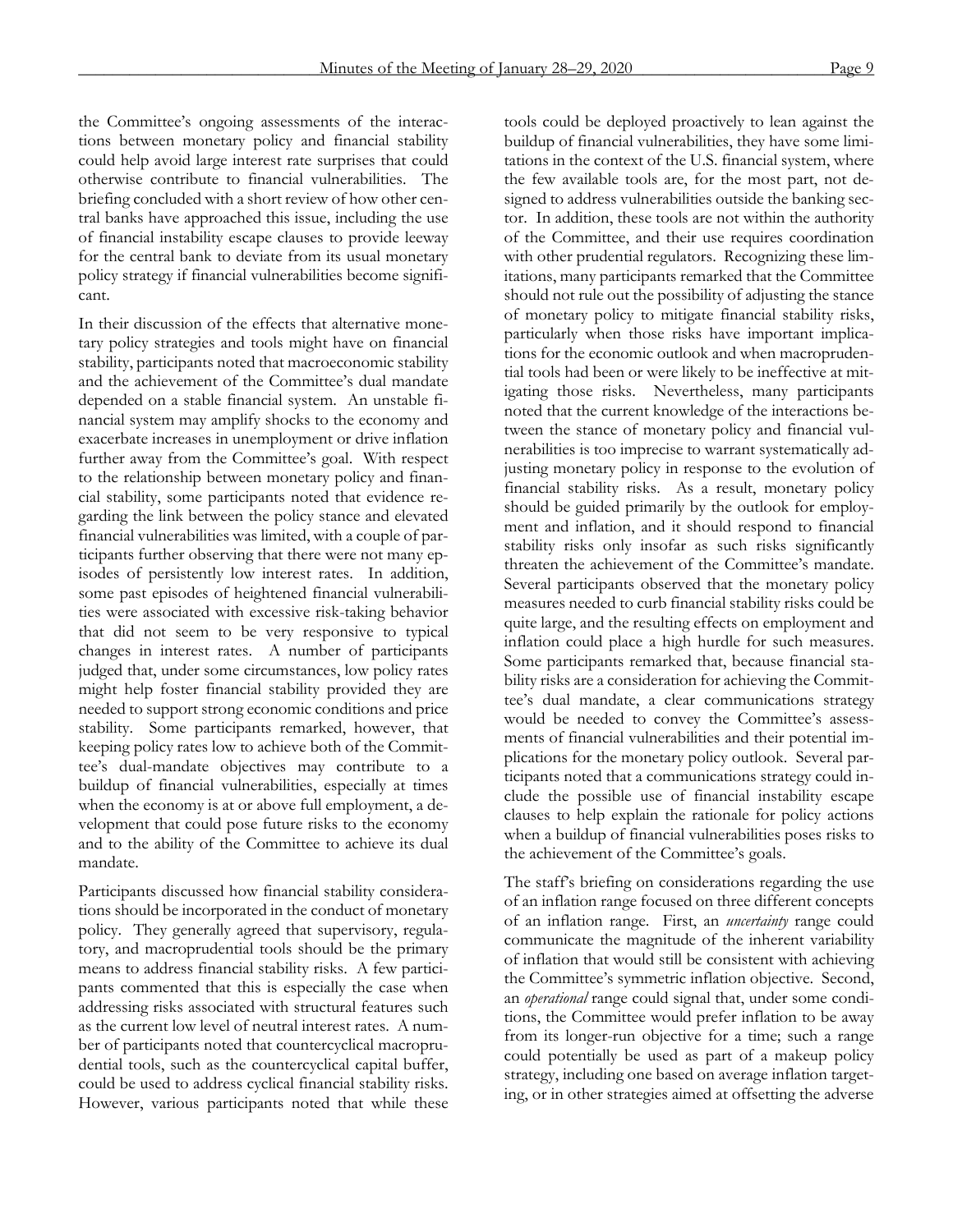effects of a binding effective lower bound on policy rates. Third, an *indifference* range could communicate that monetary policy would not respond to deviations of inflation within that range. The briefing also summarized the experiences of foreign central banks that use inflation ranges; these ranges were typically put in place many years ago, often in conjunction with adopting an inflation target. The staff highlighted the communications challenges that could arise if an inflation range were introduced at a time when inflation had been running below the central bank's objective for a number of years. In this environment, the introduction of a symmetric range around the point objective could be misinterpreted as a sign that the central bank was not concerned about inflation remaining below its stated goal, a situation that could lead to inflation expectations drifting down to the lower end of the range.

Participants expressed a range of views on the potential benefits and costs of different types of inflation ranges. Most participants expressed concern that introducing a symmetric inflation range around the 2 percent objective following an extended period of inflation mostly running somewhat below 2 percent could be misperceived as a signal that the Committee was comfortable with continued misses below its symmetric inflation objective. Many participants agreed that an uncertainty range could be misinterpreted as an indifference range and hence as a lack of commitment by the Committee to its symmetric 2 percent inflation objective. Some participants suggested that it was not clear that introducing a range would help much in achieving the Committee's inflation objective; they noted that introducing a range could make that objective less clear to the public. Instead of establishing a range, the Committee could continue to communicate that its inflation objective was symmetric around 2 percent. While inflation is inherently variable, the Committee then could emphasize its intention for inflation to be centered on the 2 percent objective. Nevertheless, in view of the inherent variability of inflation, several participants judged that there could be some benefit in communicating the inflation objective with a symmetric range around the point target. In addition, a few participants suggested that an inflation range could convey the uncertainty associated with the available array of inflation measures or that the Committee's communications could more explicitly reference other measures of inflation. Several participants also stated that employing an asymmetric operational range for a time—with 2 percent being at or near the lower end of that range—while still maintaining the longer-run target of 2 percent could help communicate that the Committee intended inflation to average 2 percent over time, which in turn could help keep longer-run inflation expectations at levels consistent with its objective.

Participants expected that, at upcoming meetings, they would continue their deliberations on the Committee's review of monetary policy strategy, tools, and communication practices. Participants continued to anticipate that the review will likely be completed around the middle of this year.

# **Developments in Financial Markets and Open Market Operations**

The SOMA manager reviewed developments in financial markets over the intermeeting period. For most of the period, risk asset prices rose as market participants focused on a perceived reduction in downside risks to the economic outlook, favorable data on foreign economic activity, and expectations of continued monetary policy accommodation in the United States and other major economies. Some market participants suggested that the Federal Reserve's actions in the fourth quarter to maintain ample reserve levels might have contributed to some degree to the rise in equity and other risk asset prices. Over the final few days of the intermeeting period, financial markets responded to news of the spread of the coronavirus that started in China, which reportedly contributed to downward moves in Treasury yields and, to a lesser extent, U.S. equity prices. On balance, U.S. financial conditions became more accommodative over the intermeeting period, with equity prices rising notably.

Despite signs of reduced risks to the outlook and of some stabilization in economic activity abroad, financial market participants' views on the likely course of U.S. monetary policy appeared to have changed little over the intermeeting period. Market-based indicators continued to point to expectations that the target range for the federal funds rate will be lowered by roughly 30 basis points this year. This was consistent with responses to the Open Market Desk's survey, which continued to indicate that, while market participants viewed no change this year in the target range as the most likely outcome, they placed a higher probability on a reduction in the target range over the year than on an increase. Market commentary attributed the stability in federal funds rate expectations despite the perceived reduction in downside risks partly to the Committee's communications; some market participants reportedly regarded those communications as signaling a relatively high bar for changes to the target range. In addition, results from the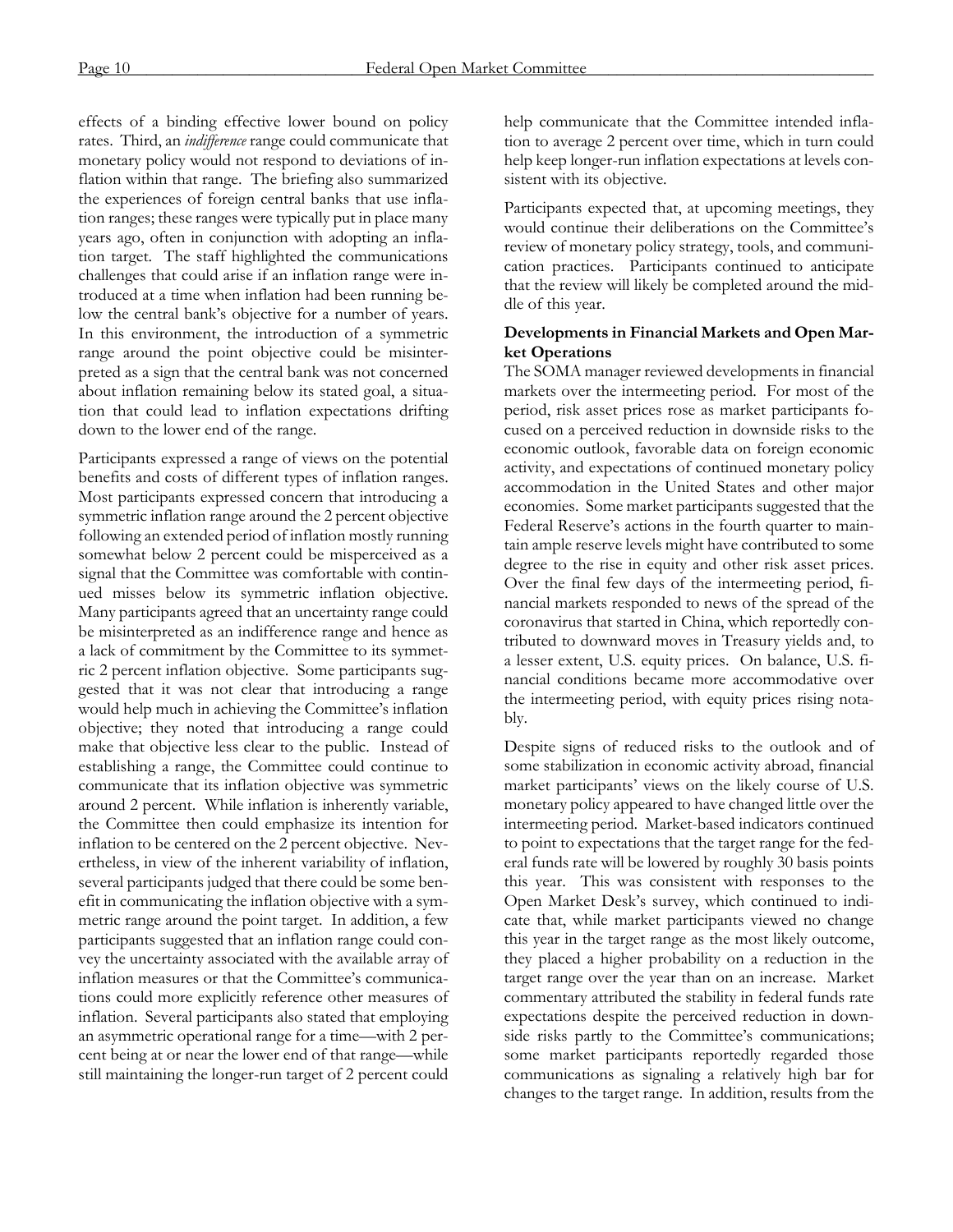Desk's surveys suggested that, notwithstanding the abatement in some risks over recent months, many market participants continued to see risks to the economic outlook as skewed to the downside.

The manager turned next to a review of money market developments and Desk operations. The federal funds rate was stable over the year-end date and remained close to the interest on excess reserves (IOER) rate. Ongoing reserve management purchases of Treasury bills and the Desk's repurchase agreement (repo) operations kept aggregate reserves above the level that prevailed in early September, contributing to relatively calm money market conditions around year-end. Market participants cited funding from the additional longer-term repo operations spanning year-end and increased capacity in daily operations as helping to maintain stable conditions in short-term funding markets. In addition, market participants prepared earlier than usual for year-end, with borrowers increasing their term borrowing from private lenders and lenders apparently expanding their lending capacity.

Since year-end, money market rates remained stable, with the Desk's longer-term repos maturing with no discernible effect on market conditions and reserve management purchases of Treasury bills proceeding smoothly. At the current pace of \$60 billion per month, the staff's estimates suggested that after April of this year, the Desk's reserve management purchases will restore the permanent base of reserves to levels above those prevailing in early September 2019. Although reserves are projected to be above \$1.5 trillion before April, a surge in the Treasury General Account balance during the April tax season is expected to briefly reduce reserve levels and, in the absence of repo operations, bring reserves down temporarily to around \$1.5 trillion.

The manager discussed a potential plan for gradually transitioning to an operational approach designed to maintain ample reserve levels without the active use of repo operations to supply reserves. Under this plan, repo operations would be maintained at least through April to ensure ample reserve conditions. However, the Desk would continue the gradual reduction and consolidation of its repo offerings ahead of April, with the plan of phasing out term repo operations after April. As part of this transition, the minimum bid rate on repo operations could be gradually lifted, and the Committee could consider whether there is a role for repo operations in the implementation framework.

In the second quarter, the manager expected reserve conditions to support slowing the pace of Treasury bill

purchases, with the goal of eventually aligning growth of the Federal Reserve's Treasury holdings with trend growth in its liabilities. As that time approaches, the Committee might wish to consider the appropriate maturity composition of reserve management purchases of Treasury securities. The manager noted that, although the pace of Treasury purchases would likely continue into the second quarter, the rate of expansion in the Federal Reserve's balance sheet would moderate during the first half of 2020 as repo outstanding was gradually reduced.

The manager's briefing addressed the possibility of a small technical adjustment to the Federal Reserve's administered rates in light of the stability in money market conditions over recent months. With this adjustment, the Board would lift the interest rates on required and excess reserves by 5 basis points, and the FOMC would implement an equal-sized upward adjustment to the overnight reverse repurchase agreement offer rate. This technical adjustment would reverse the small downward adjustment to administered rates made in September, when money markets were volatile.

By unanimous vote, the Committee ratified the Desk's domestic transactions over the intermeeting period. No intervention operations occurred in foreign currencies for the System's account during the intermeeting period.

# **Staff Review of the Economic Situation**

The information available for the January 28–29 meeting indicated that labor market conditions remained strong and that real gross domestic product (GDP) increased at a moderate rate in the fourth quarter of 2019. Consumer price inflation, as measured by the 12-month percentage change in the price index for personal consumption expenditures (PCE), remained below 2 percent in November. Survey-based measures of longer-run inflation expectations were little changed.

Total nonfarm payroll employment rose in December, and the solid pace of job gains over the second half of 2019 was somewhat above that for the first half. However, the rate of increase in payrolls in 2019 was slower than in 2018, whether or not one accounted for the anticipated effects of the Bureau of Labor Statistics' benchmark revision to payroll employment, which was scheduled for early February. The unemployment rate held steady at its 50-year low of 3.5 percent in December, and the labor force participation rate and the employmentto-population ratio were unchanged as well. The unemployment rates for African Americans, Asians, Hispanics, and whites were below their levels at the end of the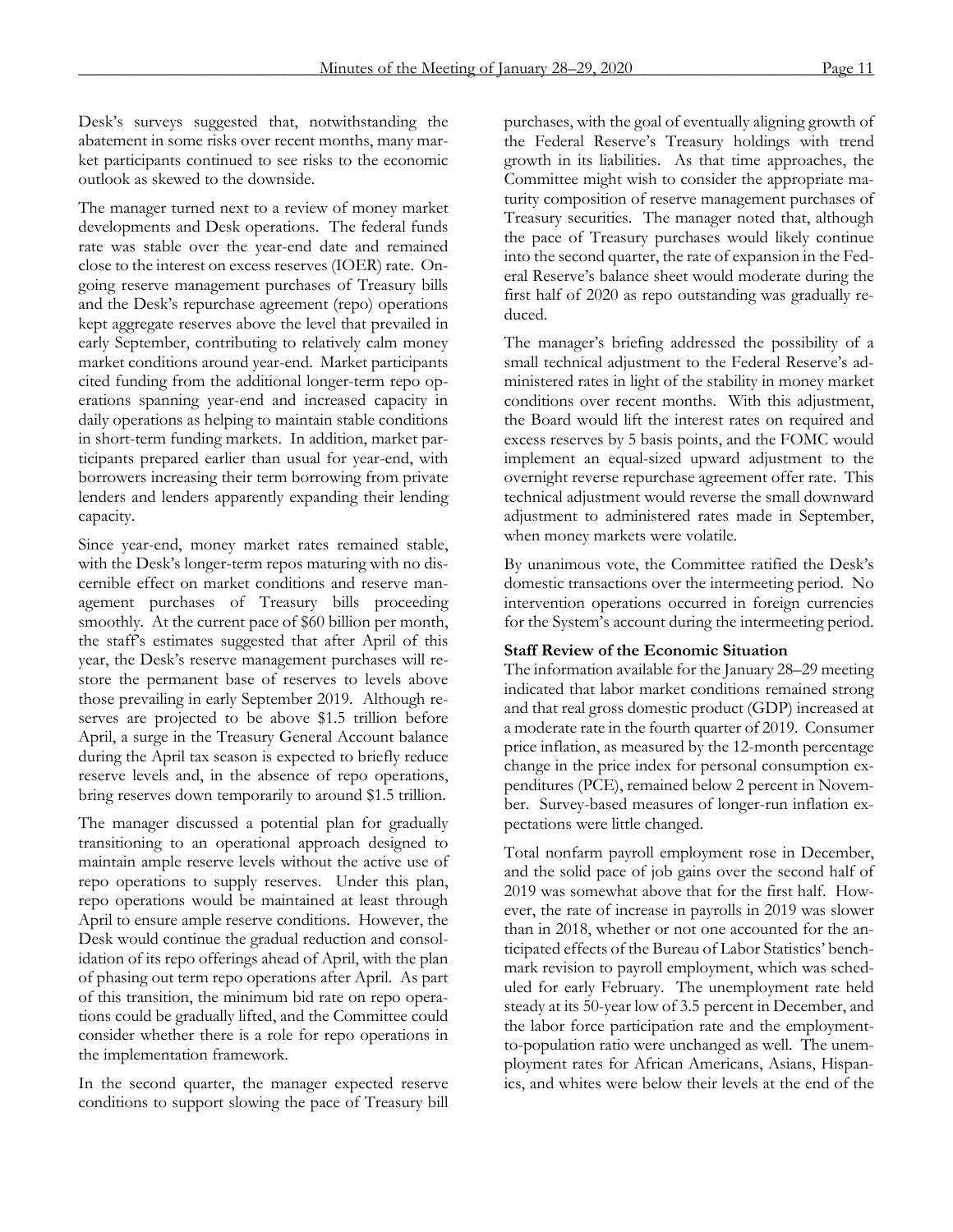previous economic expansion. Although persistent differentials between these rates remained, they have generally narrowed during the expansion. The average share of workers employed part time for economic reasons in November stayed below its level in late 2007. The rate of private-sector job openings declined, on net, in October and November but was still at a fairly high level; the rate of quits, which was also at a high level, edged up. The four-week moving average of initial claims for unemployment insurance benefits through mid-January remained near historically low levels. Nominal wage growth was moderate, with average hourly earnings for all employees increasing 2.9 percent over the 12 months ending in December.

Total consumer prices, as measured by the PCE price index, increased 1.5 percent over the 12 months ending in November. Core PCE price inflation (which excludes changes in consumer food and energy prices) was 1.6 percent over that same 12-month period. Consumer food price inflation was lower than core inflation, and consumer energy prices declined. The trimmed mean measure of 12-month PCE price inflation constructed by the Federal Reserve Bank of Dallas remained at 2 percent in November. The consumer price index (CPI) and the core CPI both rose 2.3 percent over the 12 months ending in December. Recent readings on survey-based measures of longer-run inflation expectations were little changed, on balance, in recent months. The University of Michigan Surveys of Consumers' measure for the next 5 to 10 years moved back up in early January after having fallen to its lowest value on record in December. Meanwhile, the 3-year-ahead measure from the Federal Reserve Bank of New York's Survey of Consumer Expectations remained near its historical low in December.

Real PCE appeared to have risen more slowly in the fourth quarter than in the third quarter. Retail sales were soft during the fourth quarter, and sales of light motor vehicles declined in December after a strong gain in November. However, key factors that influence consumer spending—including the low unemployment rate, the upward trend in real disposable income, high levels of households' net worth, and generally low interest rates remained supportive of solid real PCE growth in the near term. In addition, recent readings on consumer confidence from both the University of Michigan and the Conference Board surveys were strong.

Real residential investment appeared to have increased solidly again in the fourth quarter. Starts for single-family homes increased sharply over the November and December period, building permit issuance for such homes rose on net, and starts of multifamily units also moved up. Existing home sales increased, on balance, in November and December, while new home sales declined. All told, the data on residential construction and sales continued to suggest that the decline in mortgage rates since late 2018 had been boosting housing activity.

The available data pointed to another decline in real nonresidential private fixed investment in the fourth quarter, with a further contraction in structures investment more than offsetting a modest rise in investment in equipment and intangibles. Nominal shipments and new orders of nondefense capital goods excluding aircraft were little changed in the fourth quarter. Although some measures of business sentiment improved, analysts' expectations of firms' longer-term profit growth edged down further, concerns about trade developments continued to weigh on firms' investment decisions, and reduced deliveries of the Boeing 737 Max were likely restraining investment. Nominal business expenditures for nonresidential structures outside of the drilling and mining sector continued to decline in November. The total number of crude oil and natural gas rigs in operation—an indicator of business spending for structures in the drilling and mining sector—was little changed, on net, through mid-January, though still below levels seen over the latter part of 2019.

Industrial production (IP) increased, on net, in November and December, partly because of a pickup in motor vehicle production following the strike at General Motors. Even so, IP was lower than a year earlier, with declines in manufacturing production and the output of utilities only partly offset by an increase in mining output. Automakers' schedules suggested that assemblies of light motor vehicles would increase in the first quarter, but that gain appeared likely to be offset by Boeing's curtailed production of the 737 Max aircraft and, more generally, by mixed readings on new orders from national and regional manufacturing surveys.

Total real government purchases appeared to have increased moderately in the fourth quarter. Nominal defense spending in November and December pointed to only a moderate rise in real federal government purchases. Real purchases by state and local governments looked to have risen a little faster than in the third quarter; nominal construction spending by these governments increased solidly in November, and state and local payrolls expanded modestly in December.

Real net exports were estimated to have provided a substantial boost to real GDP growth in the fourth quarter.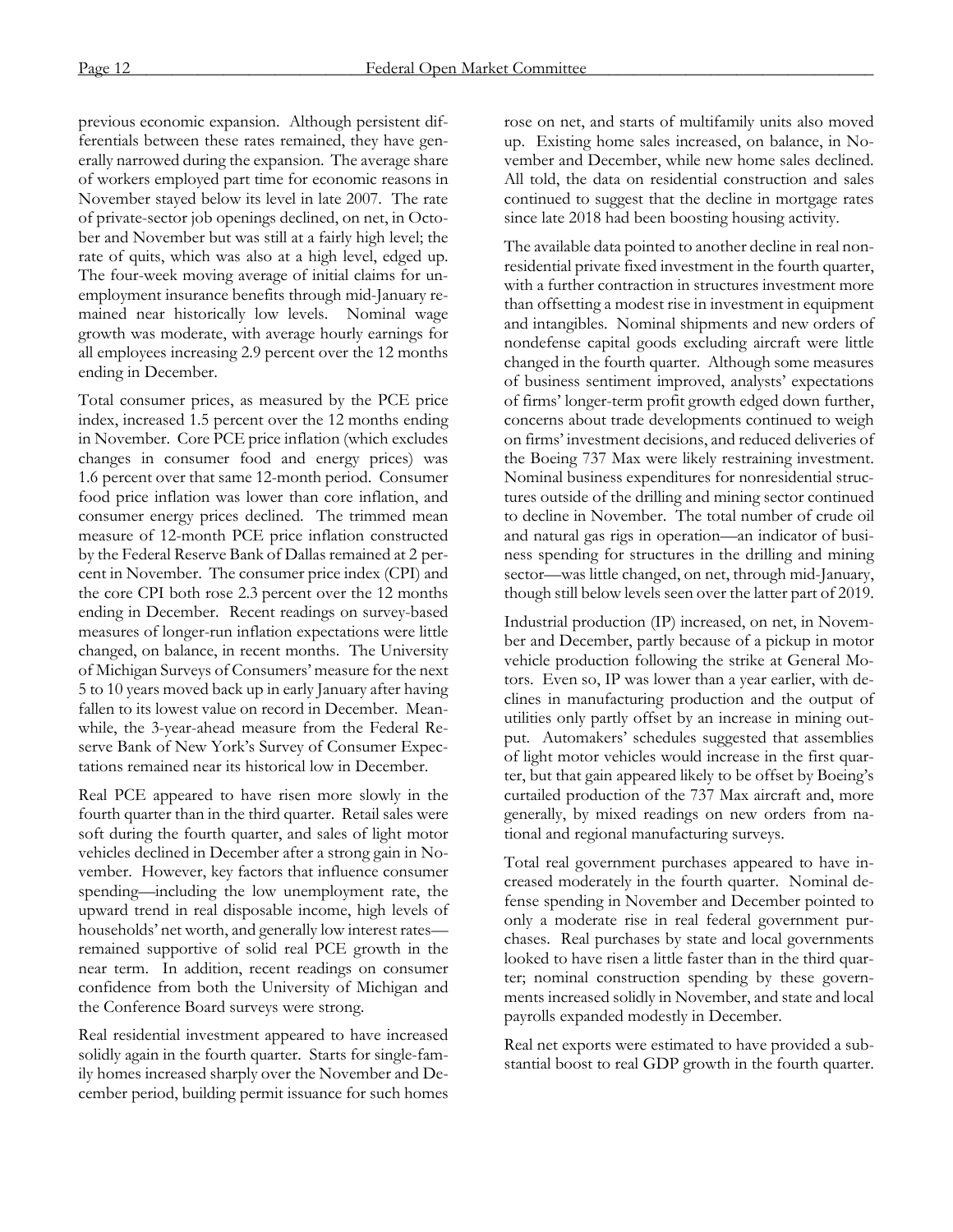Available monthly data suggested that imports fell significantly, led by declines in consumer goods and automobiles, while exports were about flat.

Incoming data suggested that foreign economic growth slowed further in the fourth quarter to a very subdued pace. In the advanced foreign economies (AFEs), growth appeared to have remained weak as the manufacturing slump continued and a consumption tax hike in Japan led to a sharp contraction in household spending. In the emerging economies, social unrest weighed heavily on economic activity in Hong Kong and Chile, while the labor strike at General Motors was a further drag on Mexico's already weak economy. In contrast, early GDP releases showed a pickup in growth in China and some other Asian economies, though news of the coronavirus outbreak raised questions about the sustainability of that pickup. Foreign inflation rose in the wake of temporary factors in India and China, while it remained soft in most AFEs, in part reflecting previous declines in energy prices and muted core inflation pressures.

### **Staff Review of the Financial Situation**

Investor sentiment improved, on balance, over the intermeeting period, mostly reflecting progress related to the phase-one trade deal between the United States and China and its subsequent signing, the perception that the probability of a disorderly Brexit had declined, signs of stabilization in the global economic outlook, and, reportedly, continued confidence that monetary policy in the United States and other major economies would remain accommodative in the near term. Late in the period, concerns about the spread of the coronavirus and uncertainty about its potential economic effect weighed negatively on investor sentiment and led to moderate declines in the prices of risky assets. On net, equity prices increased notably over the intermeeting period, while corporate bond spreads were little changed and yields on nominal Treasury securities declined. Financing conditions for businesses and households eased a bit further and generally remained supportive of spending and economic activity.

Federal Reserve communications over the intermeeting period reportedly reinforced investors' beliefs that a near-term change to the target range for the federal funds rate was unlikely. Consistent with those reports, a straight read of the probability distributions for the federal funds rate implied by options prices suggested that investors assigned a high probability to the target range remaining unchanged over the next few months. Expectations for the federal funds rate at the end of 2020, as

implied by overnight index swap quotes, moved down slightly, on net, and implied about a 30 basis point decline in the federal funds rate from its current level.

Yields on nominal Treasury securities declined, on net, across the maturity spectrum over the intermeeting period, while the spread between the yields on nominal 10- and 2-year Treasury securities was little changed. Measures of inflation compensation over the next 5 years and 5 to 10 years ahead based on Treasury Inflation-Protected Securities decreased, on net, but remained above their October 2019 lows.

Broad stock price indexes increased notably, on balance, over the intermeeting period, with gains largely attributed to improved market sentiment about trade negotiations and a perceived lower probability of a disorderly Brexit. Late in the period, equity prices retraced some of their gains, as concerns about the spread of the coronavirus weighed negatively on risk sentiment. Overall movements in stock prices varied widely across economic sectors, with stocks of firms in the information technology and utilities sectors significantly outperforming aggregate indexes, while stock prices of firms in the energy sector declined markedly. Optionimplied volatility on the S&P 500 index increased a bit, on balance, while corporate credit spreads were little changed.

Conditions in domestic short-term funding markets, including in secured financing, were stable over the intermeeting period, even over year-end. Rates declined slightly, likely reflecting increased liquidity and a higher level of reserves provided by the Desk's open market operations. The effective federal funds rate remained close to the IOER rate, and spreads for term unsecured commercial paper and negotiable certificates of deposit narrowed substantially, particularly after year-end. The Desk's open market operations proceeded smoothly.

For most of the intermeeting period, foreign equity prices rose amid progress on U.S.–China trade negotiations, generally favorable data on global economic activity, and the reduced risk of a disorderly Brexit following the U.K. general election. Late in the period, however, concerns about the coronavirus outbreak in China weighed on risk sentiment. On balance, most major foreign equity indexes increased modestly, and AFE longterm sovereign yields ended the period somewhat lower. U.K. and Canadian yields declined more than elsewhere against the backdrop of central bank communications that were interpreted as increasing the likelihood of policy easing in those countries.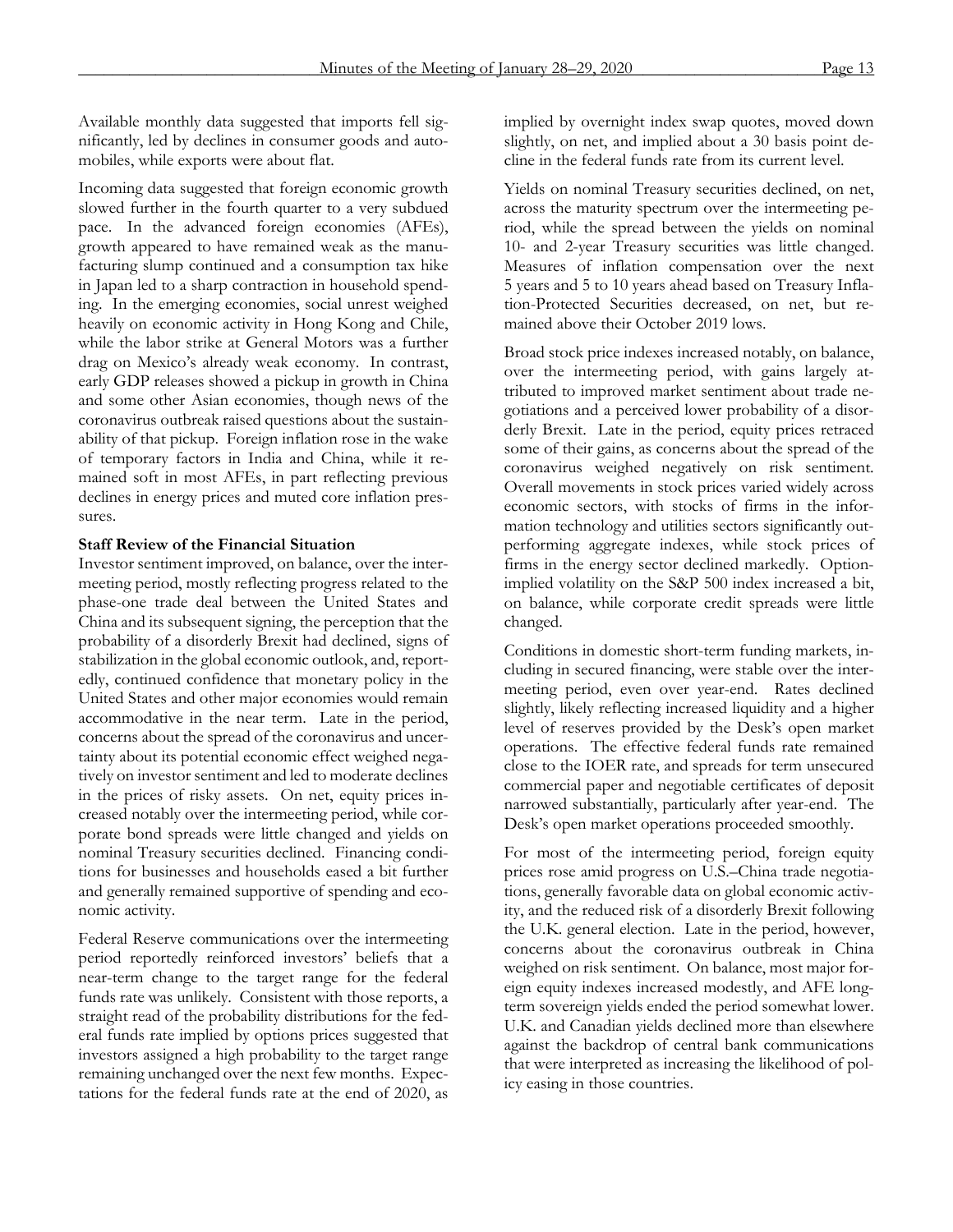The broad dollar index weakened slightly over the period, predominantly against emerging market currencies. The Chinese renminbi appreciated notably against the dollar on positive trade policy developments, but this gain was more than undone late in the period by concerns about the coronavirus. The Mexican peso strengthened against the dollar, supported by progress on the U.S.-Mexico-Canada Agreement (USMCA) and Bank of Mexico communications that were perceived as less accommodative than expected.

Financing conditions for nonfinancial firms remained accommodative, on balance, with corporate borrowing costs staying near historical lows during the intermeeting period. Gross issuance of investment-grade corporate bonds was subdued in January and December after surging in November. Issuance of speculative-grade bonds over the intermeeting period remained about in line with the average pace over December and January in recent years. Institutional leveraged loan issuance continued to be robust in December, reflecting solid refinancing activity and moderate new money issuance. Meanwhile, commercial and industrial (C&I) loans on banks' balance sheets contracted in the fourth quarter. Respondents to the January 2020 Senior Loan Officer Opinion Survey on Bank Lending Practices (SLOOS) reported that borrower demand weakened for C&I loans over the fourth quarter, and lending standards on such loans were little changed. Gross equity issuance through seasoned offerings remained robust in December, while initial public offerings continued to be quite light. The credit quality of nonfinancial corporations and the earnings outlook remained generally stable in recent months. Credit conditions for both small businesses and municipalities remained accommodative on net.

In the commercial real estate (CRE) sector, financing conditions also remained generally accommodative. The volume of agency and non-agency commercial mortgage-backed securities issuance grew notably in the fourth quarter, buoyed by lower interest rates, and the growth of CRE loans on banks' books picked up over this period. Responses to the January 2020 SLOOS suggested that lending standards and demand for most CRE loan categories were unchanged in the fourth quarter.

Financing conditions in the residential mortgage market remained accommodative on balance. Mortgage rates decreased notably during the intermeeting period, reaching recent-year lows. Home-purchase originations remained around post-crisis highs, and mortgage refinancing activity continued at a strong pace through December.

Financing conditions in consumer credit markets remained supportive of growth in consumer spending, although the supply of credit remained relatively tight for nonprime borrowers. The growth of credit card balances slowed in the fourth quarter, and, according to the January SLOOS, commercial banks tightened their standards on credit card loans over this period. Auto loan growth maintained a solid pace in recent months amid declining interest rates through year-end.

The staff provided an update on its assessments of potential risks to financial stability. On balance, the financial vulnerabilities of the U.S. financial system were characterized as moderate. The staff judged that asset valuation pressures had increased in recent months to an elevated level. Asset valuation pressures were characterized as fairly widespread across a number of markets, similar to the situation in much of 2017 and 2018. In assessing vulnerabilities stemming from borrowing in the household and business sectors, the staff noted that, while the ratio of household debt to nominal GDP was fairly low, the ratio of business debt to nominal GDP was high by historical standards. At the same time, major financial institutions were viewed as resilient, in part because of high levels of capital at banks. Nonetheless, the staff noted that banks had announced that they intend to allow their capital ratios to decline closer to regulatory requirements over the medium term. Vulnerabilities stemming from funding risk were characterized as moderate. While the money market strains in September raised some questions about vulnerabilities in funding markets, the staff assessed that the core of the financial system remains resilient to vulnerabilities from maturity and liquidity transformation.

# **Staff Economic Outlook**

The projection for U.S. real GDP growth prepared by the staff for the January FOMC meeting was stronger than in the previous forecast. Data pertaining to the fourth quarter of 2019, particularly on imports, suggested output rose faster at the end of the year than was previously projected, and this faster pace seemed consistent with the solid employment gains in the fourth quarter. In addition, more supportive financial conditions and the anticipated effects of the phase-one trade deal between the United States and China pushed up the staff's GDP forecast for this year and next. All told, real GDP growth was projected to be about the same in 2020 as in 2019 and then to slow modestly in the coming years, partly because of a fading boost from fiscal policy. Output was forecast to expand at a rate a little above the staff's estimate of its potential rate of growth in 2020 and 2021 and then to slow to a pace slightly below potential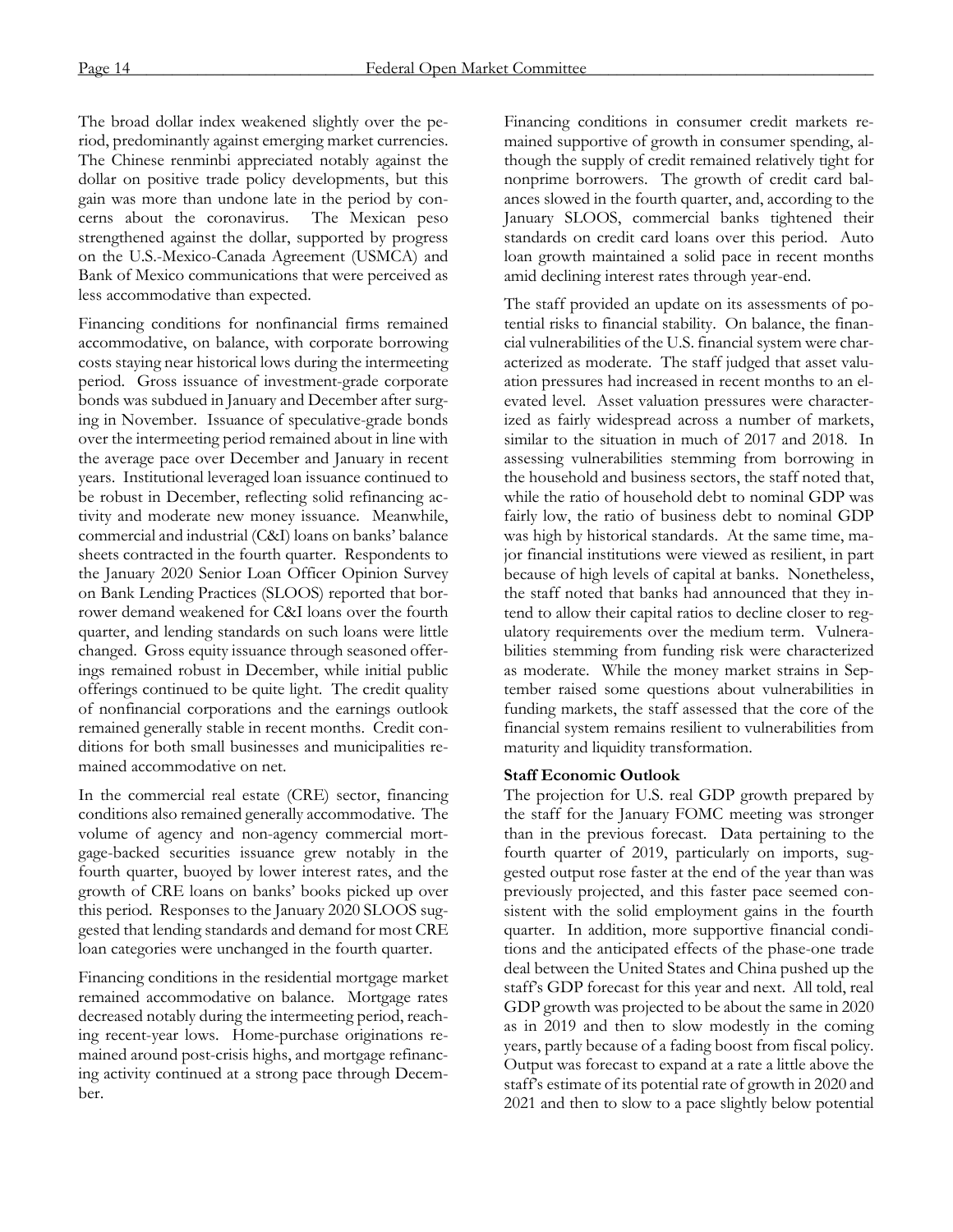output growth in 2022. The unemployment rate was projected to decline a little further this year and to remain at that lower level through 2022; the unemployment rate was anticipated to be below the staff's estimate of its longer-run natural rate throughout the forecast period.

The staff's forecasts for both total and core PCE price inflation over the 2020–22 period were essentially unrevised. Core inflation was still projected to step up a little in 2020 but to run a bit below 2 percent both this year and over the next two years. Total PCE price inflation was projected to be a little lower than core inflation in 2020 because of a projected decline in consumer energy prices and to be the same as core inflation in 2021 and 2022.

The staff continued to view the uncertainty around its projections for real GDP growth, the unemployment rate, and inflation as generally similar to the average of the past 20 years. The staff viewed the downside risks to economic activity as having diminished a bit further since the previous forecast but still judged that the risks to the forecast for real GDP growth were tilted to the downside, with a corresponding skew to the upside for the unemployment rate. Important factors influencing this assessment were that foreign economic and geopolitical developments still seemed more likely to move in directions that could have significant negative effects on the U.S. economy than to resolve more favorably than assumed. In addition, softness in business investment and manufacturing production last year, as well as the recent weakness in imports, was seen as pointing to the possibility of a more substantial slowing in economic growth than the staff projected. The risks to the inflation projection were also viewed as having a downward skew, in part because of the downside risks to the forecast for economic activity.

# **Participants' Views on Current Conditions and the Economic Outlook**

Participants agreed that the labor market had remained strong over the intermeeting period and that economic activity had risen at a moderate rate. Job gains had been solid, on average, in recent months, and the unemployment rate had remained low. Although household spending had risen at a moderate pace, business fixed investment and exports had remained weak. On a 12-month basis, overall inflation and inflation for items other than food and energy were running below 2 percent. Market-based measures of inflation compensation remained low; survey-based measures of longer-term inflation expectations were little changed.

Participants generally judged that the current stance of monetary policy was appropriate to support sustained expansion of economic activity, strong labor market conditions, and inflation returning to the Committee's symmetric 2 percent objective. They expected economic growth to continue at a moderate pace, supported by accommodative monetary and financial conditions. In addition, some trade uncertainties had diminished recently, and there were some signs of stabilization in global growth. Nonetheless, uncertainties about the outlook remained, including those posed by the outbreak of the coronavirus.

In their discussion of the household sector, participants noted that spending growth had moderated in the fourth quarter. However, they generally expected that, in the period ahead, consumption spending would likely remain on a firm footing, supported by strong labor market conditions, rising incomes, and healthy household balance sheets. Some participants noted the upbeat tone of consumer surveys, and a few commented that their District contacts had reported solid retail sales during the holiday shopping season. In addition, many participants were encouraged by the significant pickup since last summer in residential investment, a development that reflected, in part, the effects of lower mortgage rates.

With respect to the business sector, participants observed that business investment and exports remained weak and that manufacturing output had declined over the past year. Looking ahead, participants were generally cautiously optimistic about the effects on the business sector of the recent favorable trade developments and the signs of stabilization in global growth. Many participants expressed the view that these developments might boost business confidence or raise export demand, which would help strengthen or at least stabilize business investment. A few participants remarked that contacts in their Districts had noted that business sentiment was brighter or that companies were intending to expand their capital expenditures this year. Several other participants, however, judged that the effect of the recent trade agreement with China would be relatively limited, as trade uncertainty would likely remain elevated, with the possibility remaining of the emergence of new tensions as well as the reescalation of existing tensions. They noted that the agreement would still leave a large portion of tariffs in place and that many firms had already been making production and supply chain adjustments in response to trade tensions.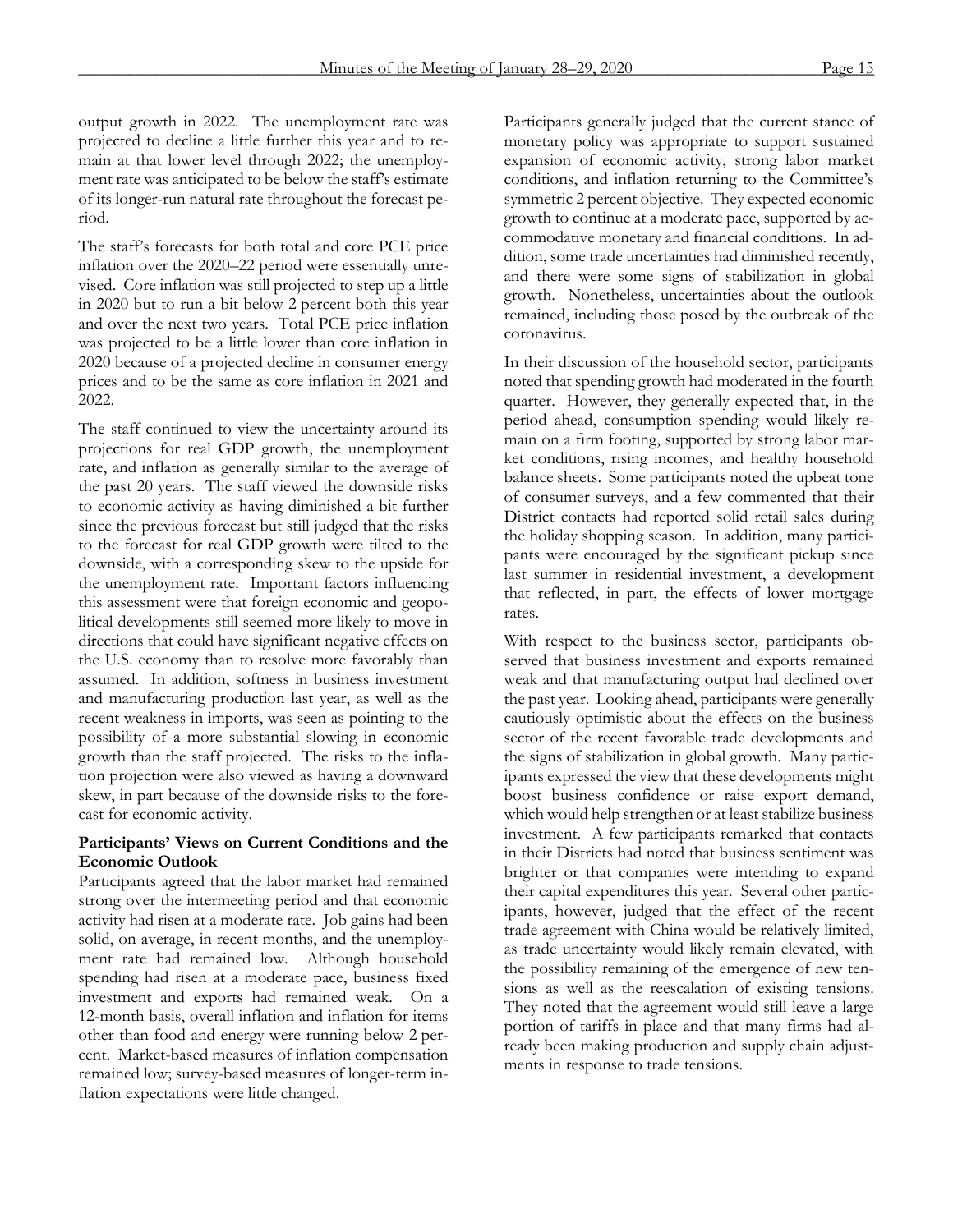Participants also commented on ongoing challenges facing the energy and agriculture sectors. A couple of participants remarked that activity in the energy sector continued to be weak, and a few noted that financial conditions in the agricultural sector would likely remain challenging for many despite farm subsidies from the federal government and recent optimism surrounding trade prospects.

Participants judged that conditions in the labor market remained strong, with the unemployment rate at a 50-year low and continued solid job gains, on average. Although the upcoming annual benchmark revision was expected to reduce estimates of recent payroll growth, participants expected payroll employment to expand at a healthy pace this year. Business contacts in many Districts indicated continued strong labor demand, with several participants mentioning that contacts reported difficulties in finding qualified workers or that observed wage growth might currently understate the degree of tightness in the labor market. However, a number of participants indicated that aggregate measures of nominal wages continued to rise at a moderate pace broadly in line with productivity growth and the rate of inflation. Several participants commented on potential reasons for the absence of stronger broad-based wage pressures, including technological changes that could substitute for labor, increased willingness of employees to forgo wage gains for greater job stability, adjustments in nonwage portions of compensation packages, and the possibility that the labor market was not as tight as the historically low unemployment rate would suggest. Many participants pointed to the strong performance of labor force participation despite the downward pressures associated with an aging population, and several raised the possibility that there was some room for labor force participation to rise further.

In their discussion of inflation developments, participants noted that recent readings on overall and core PCE price inflation, measured on a 12-month basis, had continued to run below 2 percent. Overall, participants described their inflation outlook as having changed little since December. Participants generally expected inflation to move closer to 2 percent in the coming months as the unusually low readings in early 2019 drop out of the 12-month calculation. Participants also expected that, as the economic expansion continues and resource utilization remains high, inflation would return to the 2 percent objective on a sustainable basis. A few participants expressed less confidence in this outlook for inflation and commented that inflation had averaged less than 2 percent over the past several years even as resource utilization had increased, or pointed to downward pressures from global or technology-related factors that could continue to suppress inflation. A couple of participants, however, noted that some alternative inflation indicators, including trimmed mean measures, suggested that there had been a modest step-up in underlying inflation during 2019 or that underlying inflation could already be at a level consistent with the Committee's goal.

Participants generally saw the distribution of risks to the outlook for economic activity as somewhat more favorable than at the previous meeting, although a number of downside risks remained prominent. The easing of trade tensions resulting from the recent agreement with China and the passage of the USMCA as well as tentative signs of stabilization in global economic growth helped reduce downside risks and appeared to buoy business sentiment. The risk of a "hard" Brexit had appeared to recede further. In addition, statistical models designed to estimate the probability of recession using financial market data suggested that the likelihood of a recession occurring over the next year had fallen notably in recent months. Still, participants generally expected trade-related uncertainty to remain somewhat elevated, and they were mindful of the possibility that the tentative signs of stabilization in global growth could fade. Geopolitical risks, especially in connection with the Middle East, remained. The threat of the coronavirus, in addition to its human toll, had emerged as a new risk to the global growth outlook, which participants agreed warranted close watching.

In their discussion of financial stability, participants acknowledged the staff report suggesting that overall financial vulnerabilities remained moderate and that the financial system remained resilient. Nonetheless, several participants observed that equity, corporate debt, and CRE valuations were elevated and drew attention to high levels of corporate indebtedness and weak underwriting standards in leveraged loan markets. Some participants expressed the concern that financial imbalances—including overvaluation and excessive indebtedness could amplify an adverse shock to the economy, that the current conditions of low interest rates and labor market tightness could increase risks to financial stability, or that cyber attacks could affect the U.S. financial system. Several participants noted that planned increases in dividend payouts by large banks and the associated decline in capital buffers might leave those banks with less capacity to weather adverse shocks—which could have negative implications for the economy—or that lower bank capital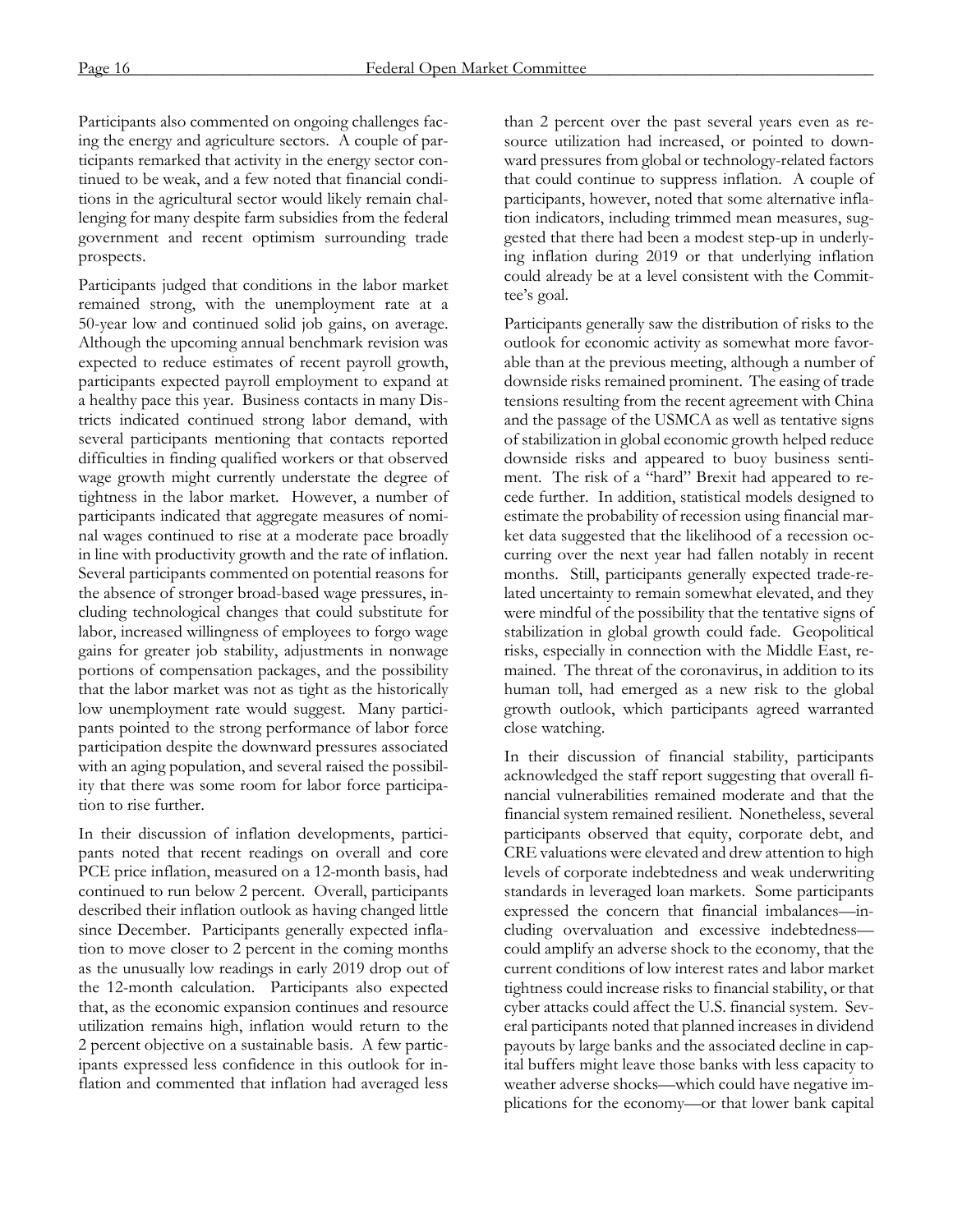ratios could be associated with greater tail risks to GDP growth. On the other hand, capital levels at U.S. banks were quite high relative to other sectors of the financial system, raising questions about the potential migration of lending activities away from the U.S. banking sector to areas outside the oversight of federal banking supervisors.

In their consideration of monetary policy at this meeting, participants judged that it would be appropriate to maintain the target range for the federal funds rate at  $1\frac{1}{2}$  to 1¾ percent to support sustained expansion of economic activity, strong labor market conditions, and inflation returning to the Committee's symmetric 2 percent objective. With regard to monetary policy beyond this meeting, participants viewed the current stance of policy as likely to remain appropriate for a time, provided that incoming information about the economy remained broadly consistent with this economic outlook. Of course, if developments emerged that led to a material reassessment of the outlook, an adjustment to the stance of monetary policy would be appropriate, in order to foster achievement of the Committee's dual-mandate objectives.

In commenting on the monetary policy outlook, participants concurred that maintaining the current stance of policy would give the Committee time for a fuller assessment of the ongoing effects on economic activity of last year's shift to a more accommodative policy stance and would also allow policymakers to accumulate further information bearing on the economic outlook. Participants discussed how maintaining the current policy stance for a time could be helpful in supporting U.S. economic activity and employment in the face of global developments that have been weighing on spending decisions.

With regard to the Committee's price-stability objective, participants observed that the current degree of monetary policy accommodation would be useful in facilitating a return of inflation to 2 percent. Several participants noted that inflation returning to 2 percent would help ensure that longer-term inflation expectations remained consistent with the Committee's longer-run inflation objective. A few participants stressed that the Committee should be more explicit about the need to achieve its inflation goal on a sustained basis. Several participants suggested that inflation modestly exceeding 2 percent for a period would be consistent with the achievement of the Committee's longer-run inflation objective and that such mild overshooting might underscore the symmetry of that objective. With regard to the Committee's maximum employment objective, a few participants observed that the actual level of employment might still be below maximum employment and that maintaining the present monetary policy stance would allow the economy to achieve that maximum level. A couple of other participants expressed concern that tight labor markets have in the past been associated with economic and financial imbalances and that the emergence of such imbalances might jeopardize the longer-run attainment of the Committee's dual-mandate goals.

Participants discussed the open market operations that the Federal Reserve had undertaken since September to implement monetary policy, as well as forthcoming operational measures. Participants agreed that the operations undertaken by the Desk since mid-September had been effective in helping to stabilize conditions in money markets and that implementation of the plan that the Committee announced in October to purchase Treasury bills and conduct repo operations had proceeded smoothly. Participants observed that enactment of this plan had succeeded in replenishing reserve balances to levels at or above those prevailing in early September 2019 and in ensuring continued control of the federal funds rate. Many participants stressed that, as reserves approached durably ample levels, the need for sizable Treasury bill purchases and repo operations would diminish and that such operations could be gradually scaled back or phased out. Beyond that point, regular open market operations would be required over time in order to accommodate the trend growth in the Federal Reserve's liabilities and maintain an ample level of reserves. Participants who commented on the Desk's proposal for the transition to the ample-reserves regime indicated that they were comfortable with that proposal. They remarked that the details of the Committee's plans would be adjusted as appropriate to support effective implementation of monetary policy. Participants noted that it would be important to continue to communicate to the public that open market operations now and in the period ahead were technical operations aimed at achieving and maintaining ample reserves and that any adjustments to those operations were not intended to represent a change in the stance of monetary policy. Several participants suggested that the Committee should resume before long its discussion of the role that repo operations might play in an ample-reserves regime, including the possible creation of a standing repo facility. A couple of these participants cited the potential for such a facility to reduce the banking system's demand for reserves over the longer term.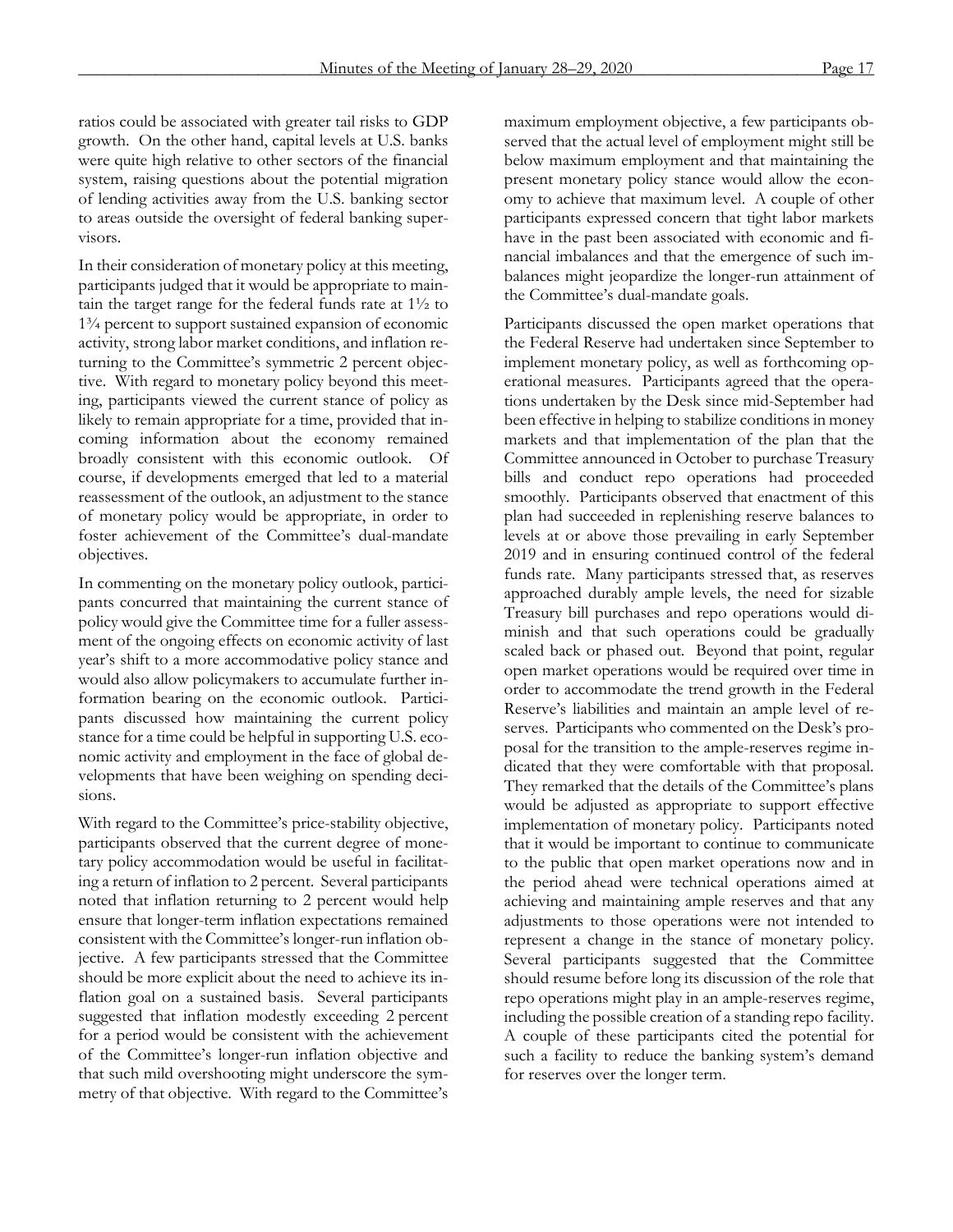# **Committee Policy Action**

In their discussion of monetary policy for this meeting, members noted that information received since the FOMC met in December indicated that the labor market remained strong and that economic activity had been rising at a moderate rate. Job gains had been solid, on average, in recent months, and the unemployment rate had remained low. Although household spending had been rising at a moderate pace, business fixed investment and exports remained weak. On a 12-month basis, overall inflation and inflation for items other than food and energy were running below 2 percent. Market-based measures of inflation compensation remained low; survey-based measures of longer-term inflation expectations were little changed.

Members agreed to maintain the target range for the federal funds rate at  $1\frac{1}{2}$  to  $1\frac{3}{4}$  percent. Members judged that the current stance of monetary policy was appropriate to support sustained expansion of economic activity, strong labor market conditions, and inflation returning to the Committee's symmetric 2 percent objective.

Members also agreed that, in determining the timing and size of future adjustments to the target range for the federal funds rate, the Committee would assess realized and expected economic conditions relative to its maximum employment objective and its symmetric 2 percent inflation objective. And they concurred that this assessment would take into account a wide range of information, including measures of labor market conditions, indicators of inflation pressures and inflation expectations, and readings on financial and international developments.

With regard to the postmeeting statement, members agreed that incoming data warranted a change in the statement's description of recent rises in household spending from "strong" to "moderate." They also agreed to describe the current monetary policy stance as consistent with inflation "returning to," rather than being "near," their symmetric 2 percent longer-run objective. In commenting on this change in wording, a few members noted that the new language would make the postmeeting statement more consistent with the Committee's outlook or might usefully affirm the symmetry of the Committee's inflation goal and indicate that policymakers were not satisfied with inflation outcomes that were persistently below 2 percent.

At the conclusion of the discussion, the Committee voted to authorize and direct the Federal Reserve Bank of New York, until instructed otherwise, to execute transactions in the SOMA in accordance with the following domestic policy directive, for release at 2:00 p.m.: "Effective January 30, 2020, the Federal Open Market Committee directs the Desk to undertake open market operations as necessary to maintain the federal funds rate in a target range of  $1\frac{1}{2}$  to  $1\frac{3}{4}$  percent. In light of recent and expected increases in the Federal Reserve's non-reserve liabilities, the Committee directs the Desk to continue purchasing Treasury bills at least into the second quarter of 2020 to maintain over time ample reserve balances at or above the level that prevailed in early September 2019. The Committee also directs the Desk to continue conducting term and overnight repurchase agreement operations at least through April 2020 to ensure that the supply of reserves remains ample even during periods of sharp increases in non-reserve liabilities, and to mitigate the risk of money market pressures that could adversely affect policy implementation. In addition, the Committee directs the Desk to conduct overnight reverse repurchase operations (and reverse repurchase operations with maturities of more than one day when necessary to accommodate weekend, holiday, or similar trading conventions) at an offering rate of 1.50 percent, in amounts limited only by the value of Treasury securities held outright in the System Open Market Account that are available for such operations and by a percounterparty limit of \$30 billion per day.

The Committee directs the Desk to continue rolling over at auction all principal payments from the Federal Reserve's holdings of Treasury securities and to continue reinvesting all principal payments from the Federal Reserve's holdings of agency debt and agency mortgagebacked securities received during each calendar month. Principal payments from agency debt and agency mortgage-backed securities up to \$20 billion per month will continue to be reinvested in Treasury securities to roughly match the maturity composition of Treasury securities outstanding; principal payments in excess of \$20 billion per month will continue to be reinvested in agency mortgage-backed securities. Small deviations from these amounts for operational reasons are acceptable.

The Committee also directs the Desk to engage in dollar roll and coupon swap transactions as necessary to facilitate settlement of the Federal